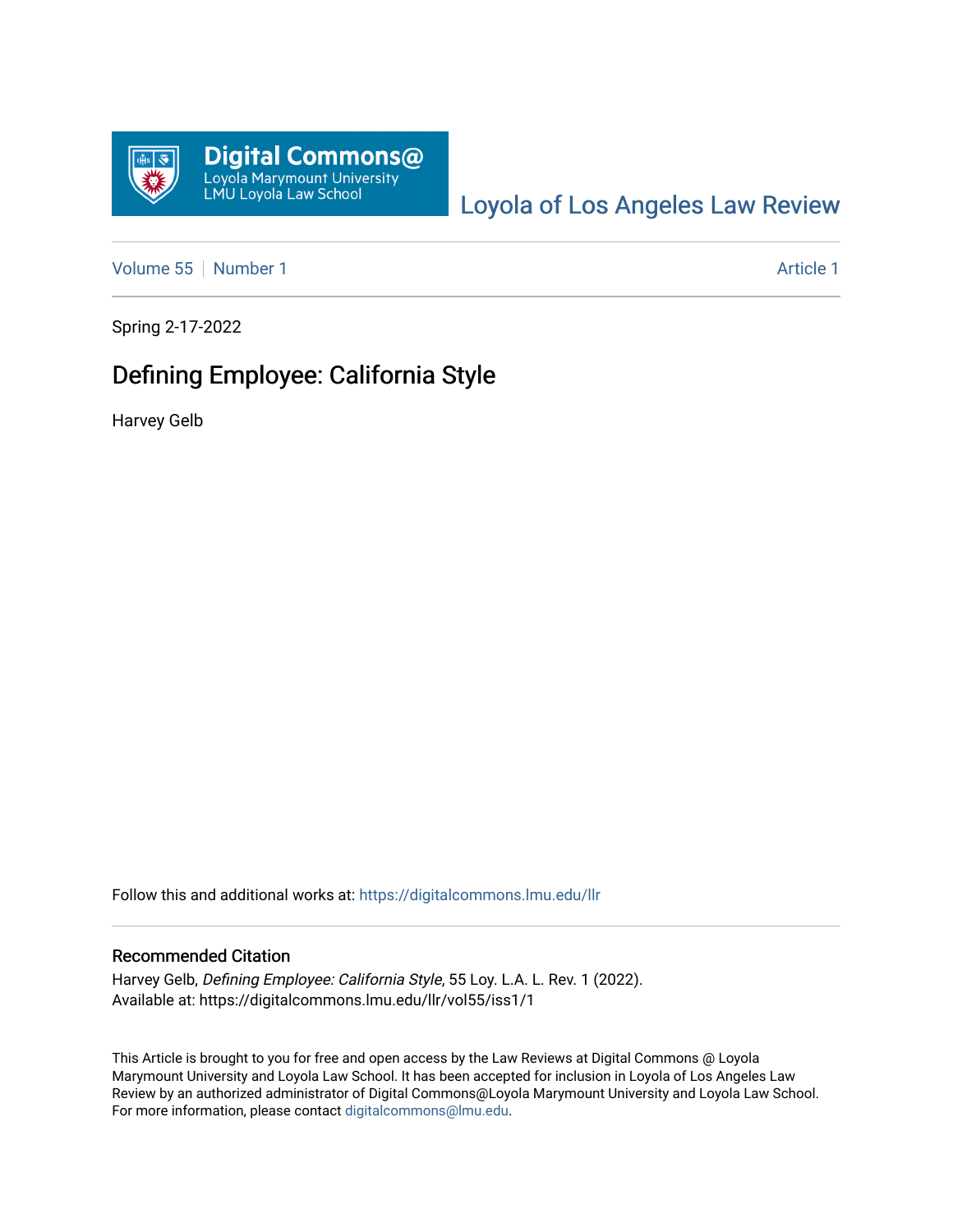# **DEFINING EMPLOYEE: CALIFORNIA STYLE**

*Harvey Gelb*\*

 *Many states have enacted laws that benefit workers designated "employees" as distinguished from "independent contractors." This Article deals primarily with legislation designed to define the term employee with sufficient clarity so as to avoid or thwart misclassification. It focuses on California's recent and robust legislative efforts which, though praiseworthy, still require some additional work.*

<sup>\*</sup> Professor and Kepler Chair in Law and Leadership Emeritus, University of Wyoming College of Law; B.A. 1957, Harvard College; J.D. 1960, Harvard Law School. The author is very appreciative of the University of Wyoming College of Law's continuing support led by Debora A. Person, Director of the Law Library, who contributed outstanding service in the production of this article. The author also recognizes with thanks Raevyn D. Heinzen, J.D. Candidate 2022, for her excellent research assistance and his daughters Sarah Felman and Barbara Gelb, who very ably facilitated the required computer interactions for a bi-city product.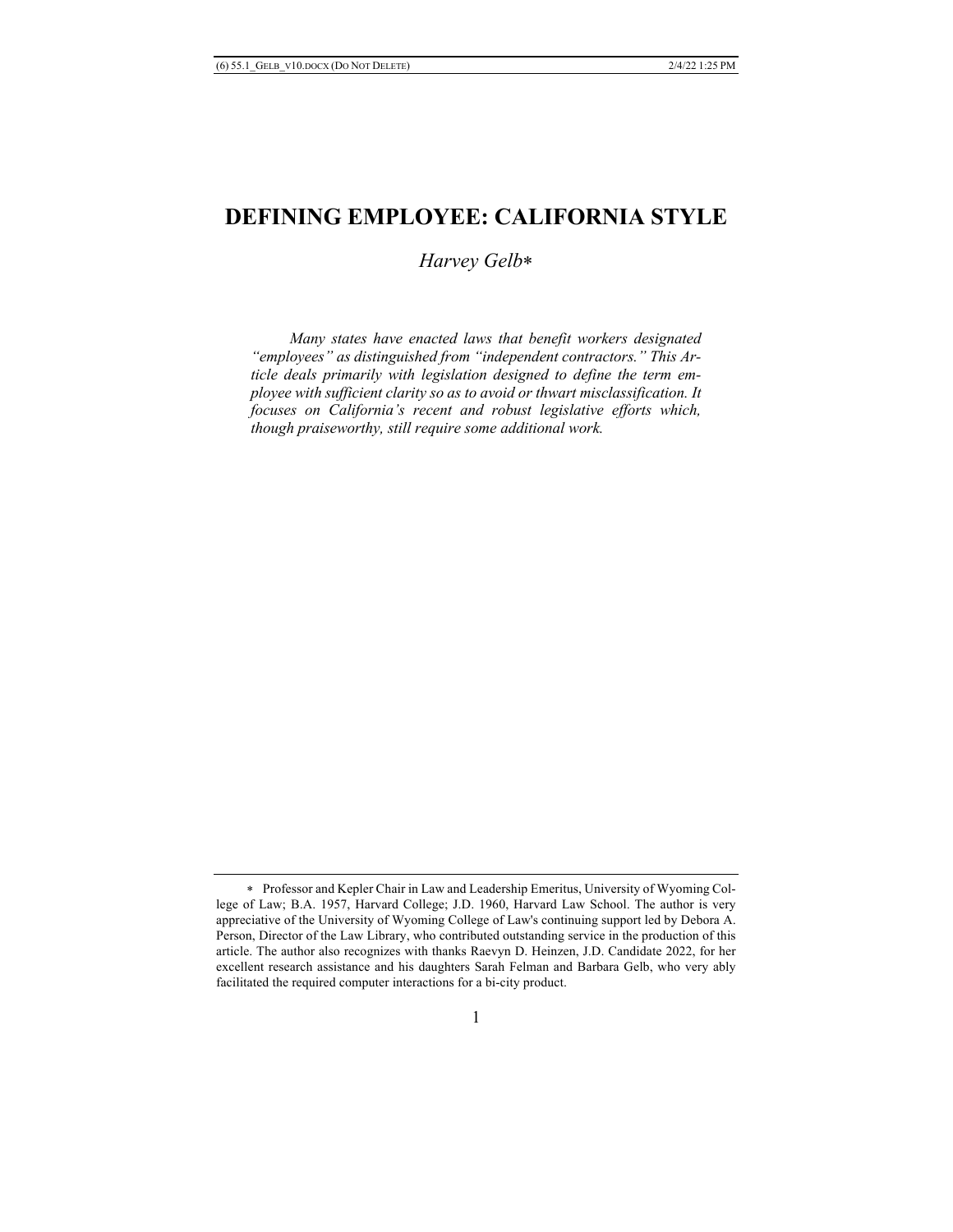# TABLE OF CONTENTS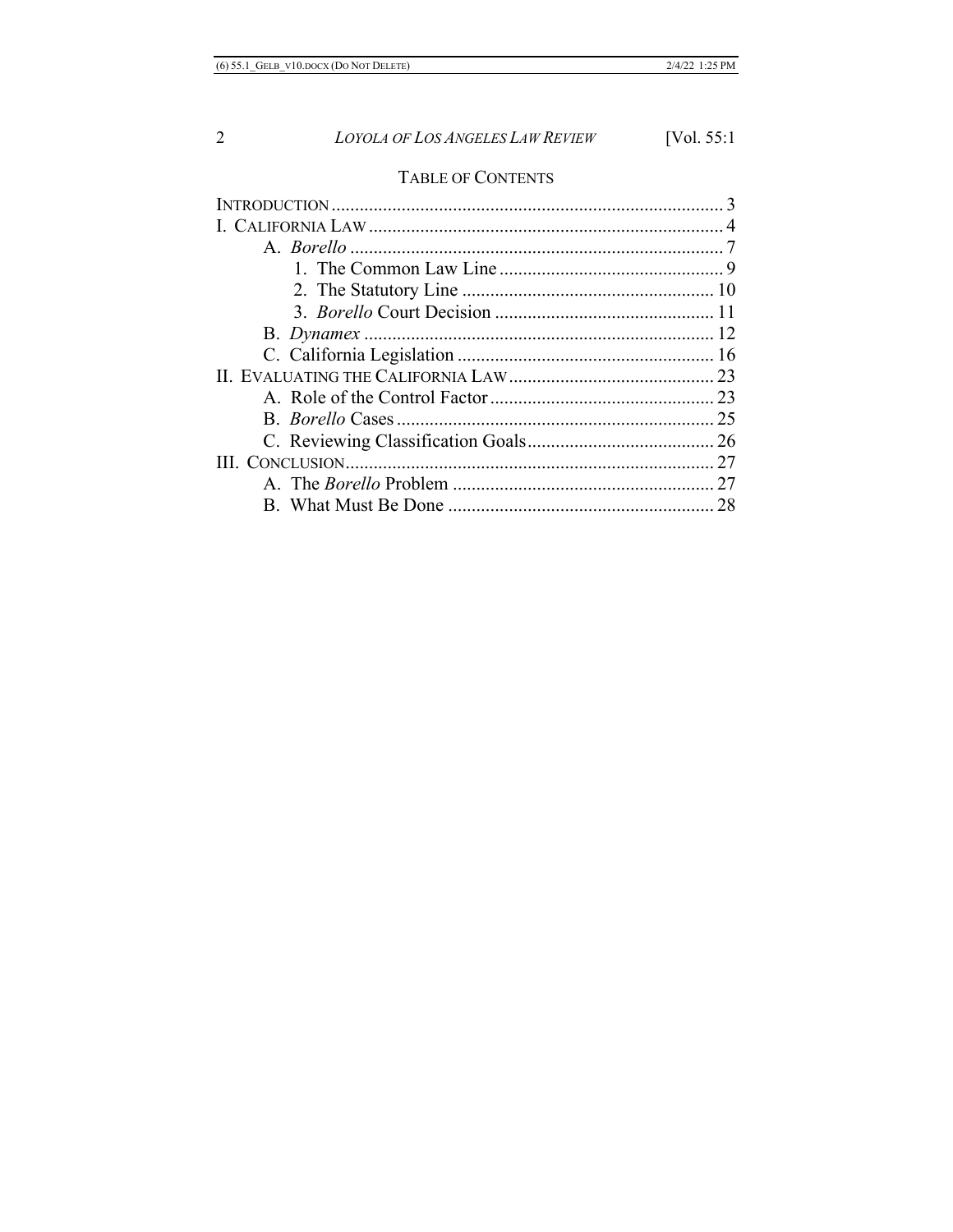### **INTRODUCTION**

There is no inherent, uniform legal definition of the word "employee." Nor does such a definition exist for the words "independent contractor." The correct labelling of a worker in either category is not analogous to properly identifying cucumbers or watermelons based on the distinctive characteristics of each. The sources for defining these categories of workers for purposes of the application of laws are the persons or bodies authorized to enact or interpret law. And it must be admitted that those sources—a legislature for example—have considerable range in their use of words. For instance, the new California statute A.B. 2257, enacted in 2020, itself provides different tests for classifying workers, distinguishing employees from independent contractors.1

Our federal system with both national and state bodies of law may provide persons responsible for legal compliance with multiple challenges in researching, analyzing, and understanding their rights and responsibilities. Yet that same federal system compensates for its difficulties to some extent by furnishing opportunities for jurisdictions to study the laws and experiences of each other and perhaps improve on their own abilities to achieve their objectives.

In the course of attempts to provide humanitarian assistance for workers in poor bargaining positions with respect to their terms and conditions of employment, and to achieve other worthy objectives, state and federal governments have enacted laws to benefit and protect them. In drafting such laws, it has been necessary to select the proper word or words to identify with as much clarity as possible which workers are the intended beneficiaries. Although workers classified as employees rather than independent contractors are often designated as the beneficiaries of such laws, the meaning of those terms has frequently been a matter of controversy. A variety of approaches to this issue can be found in studying the laws of different jurisdictions in the United States.<sup>2</sup> The California statute A.B. 2257, referred to earlier, appears to be the product of significant hard work. This Article points to motivations for this legislation, matters of interpretation of certain important provisions, and a need for further improvement. Hopefully, the

<sup>1.</sup> Assemb. B. 2257, 2019–2020 Reg. Sess. (Cal. 2020) (codified at CAL. LAB. CODE §§ 2775–2287).

<sup>2.</sup> *See* Robert Sprague, *Using the ABC Test to Classify Workers: End of the Platform-Based Business Model or Status Quo Ante?*, 11 WM. & MARY BUS. L. REV. 733, 748–61 (2020).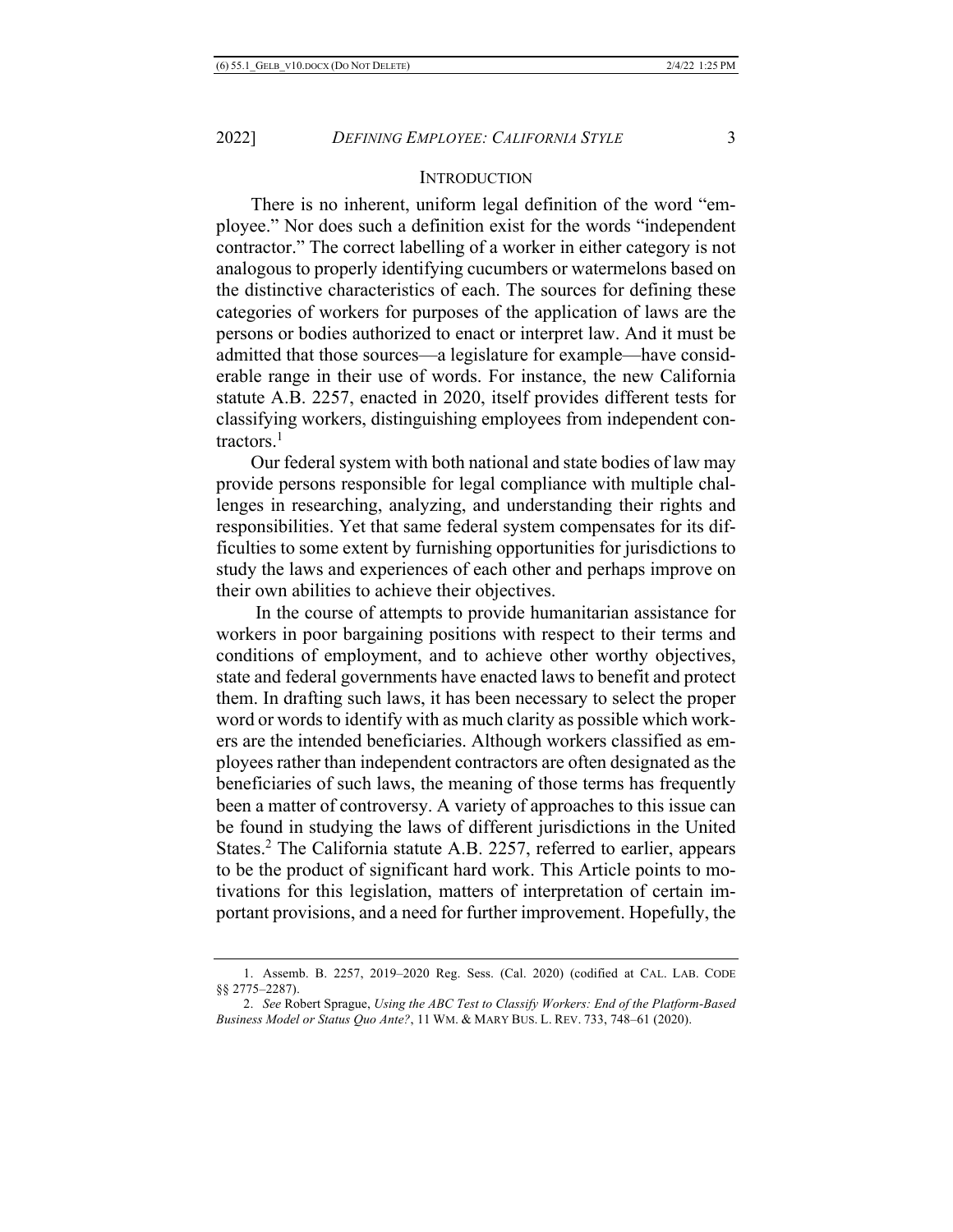work by California will prove useful to other governments within our federal system as they seek reasonable and fair working conditions for employees.

# I. CALIFORNIA LAW

California, the most populous state in our nation and the fifth largest economy in the world, was reported by the U.S. Bureau of Labor Statistics to have close to nineteen million persons in its labor force for November 2020.<sup>3</sup> Its behavior impacting relationships between business and labor are of consequence, economic and otherwise, within and even beyond its borders. Its state government has enacted a number of laws for the benefit and protection of persons referred to as "employees." Among them are minimum wage and maximum hour, unemployment insurance, and workers compensation laws.<sup>4</sup> Recently enacted in California and effective in January 2020 was a statute designated as A.B.  $5<sup>5</sup>$  later amended in September 2020 by A.B. 2257,<sup>6</sup> which provides rules for defining workers who are to be classified as employees for the purpose of determining coverage under a number of benefit and protection laws.7

Because it is the later version of the law that is the principal statutory focus of this Article, A.B. 2257 or its Labor Code codification is the statute referred to unless language to the contrary indicates otherwise. Defining the term "employee" in order to decide who is covered as such by California laws involves interpreting and applying legal terms and rules in various factual contexts and may at times require the assistance of lawyers and rulings from tribunals. In achieving an appropriate legal classification, workers defined as "employees" for purposes of statutory coverage are often contrasted with workers defined as "independent contractors" who are not covered.<sup>8</sup> Misclassification of workers as independent contractors instead of employees may have harmful consequences beyond the benefits and protections

<sup>3.</sup> *Databases, Tables & Calculators by Subject*, U.S. BUREAU OF LAB. STAT., https://data.bls.gov/timeseries/LASST060000000000005 [https://perma.cc/59EM-Q9GD].

<sup>4</sup>*. See, e.g.*, CAL. LAB. CODE §§ 2700–6002 (West 2011, 2020 & Supp. 2021); CAL. UNEMP. INS. CODE §§ 1–18012 (West 2013 & Supp. 2021); Dynamex Operations W., Inc. v. Superior Court, 416 P.3d 1, 5–7 (Cal. 2018) (discussing wage orders).

<sup>5.</sup> Assemb. B. 5, 2019–2020 Reg. Sess. (Cal. 2019).

<sup>6.</sup> Assemb. B. 2257, 2019–2020 Reg. Sess. (Cal. 2020) (codified at CAL. LAB. CODE §§ 2775–2787).

<sup>7</sup>*. Id.*

<sup>8</sup>*. See, e.g.*, *id.*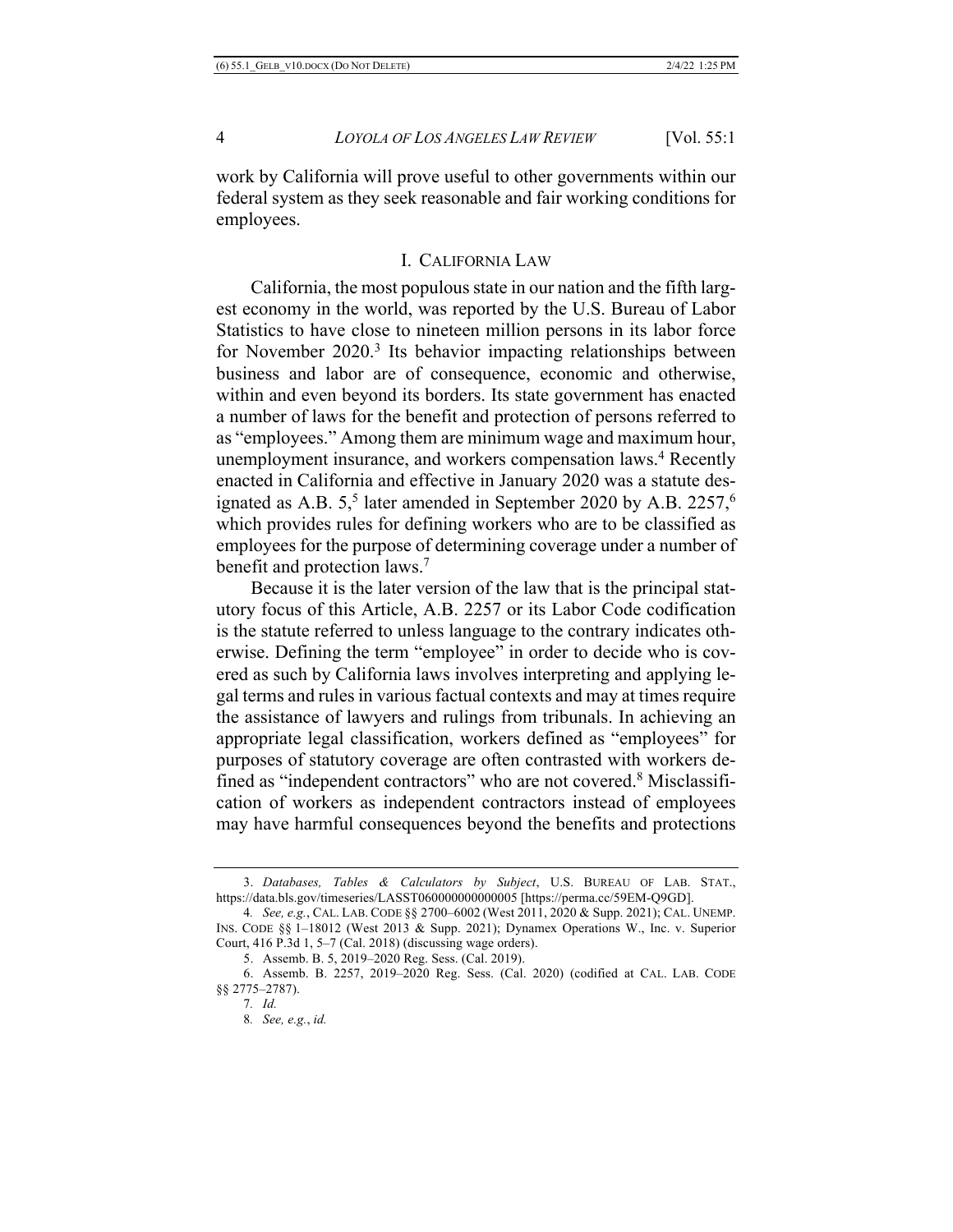that misclassified workers lose. Employers who save money by misclassifying may gain competitive advantages over those complying with the law, and states may lose revenue when misclassification is used to avoid obligations such as payment of payroll taxes, payment of premiums for workers' compensation, Social Security, unemployment, and disability insurance.<sup>9</sup>

Much about A.B. 2257 is devoted to properly identifying which workers are in what category. It should be noted also that this Article does not discuss employees who work in administrative, executive, and professional capacities who are exempt from coverage with respect to some of the legal requirements applicable to employees, $^{10}$  or app-based drivers covered by the Proposition 22 voter initiative passed in the 2020 fall election.<sup>11</sup>

Deciding whether a worker hired by a business should be classified as an employee or an independent contractor is a question that has notably arisen over a long period of time in the somewhat different context involving the application of the *respondeat superior* doctrine.12 Under that doctrine, an employer may be liable for an employee's torts causing damages to a third party.13 Many in the legal profession are familiar with older terminology calling the employer a master and the employee a servant under that doctrine and also are aware that the crucial factor in classifying the worker as an employee (rather than an independent contractor) for purposes of the *respondeat superior* doctrine is that the hiring business can control how the worker does a job and not merely what the job is.<sup>14</sup>

But the principal subject in this Article is worker classification for purposes of California state legal requirements protective of and beneficial to employees, but inapplicable to independent contractors. Since adherence to such requirements may result in unfavorable financial consequences to employers, they may seek to avoid them, not only by hiring genuine independent contractors instead of employees, but also by efforts to secure by subterfuge the misclassification of persons

14*. Id.*

<sup>9</sup>*. See infra* note 88 and accompanying text.

<sup>10</sup>*. See, e.g.*, CAL. CODE REGS. tit. 8, § 11010 (2020).

<sup>11.</sup> TEXT OF PROPOSED LAWS: PROPOSITION 22, CALIFORNIA GENERAL ELECTION INFORMATION GUIDE (2020), https://vig.cdn.sos.ca.gov/2020/general/pdf/topl.pdf [https://perma .cc/LBY7-R24T] (exempting app-based transportation and delivery companies from providing employee benefits to certain drivers).

<sup>12.</sup> RESTATEMENT (THIRD) OF AGENCY § 7.07 cmt. b (AM. L. INST. 2006).

<sup>13</sup>*. Id.*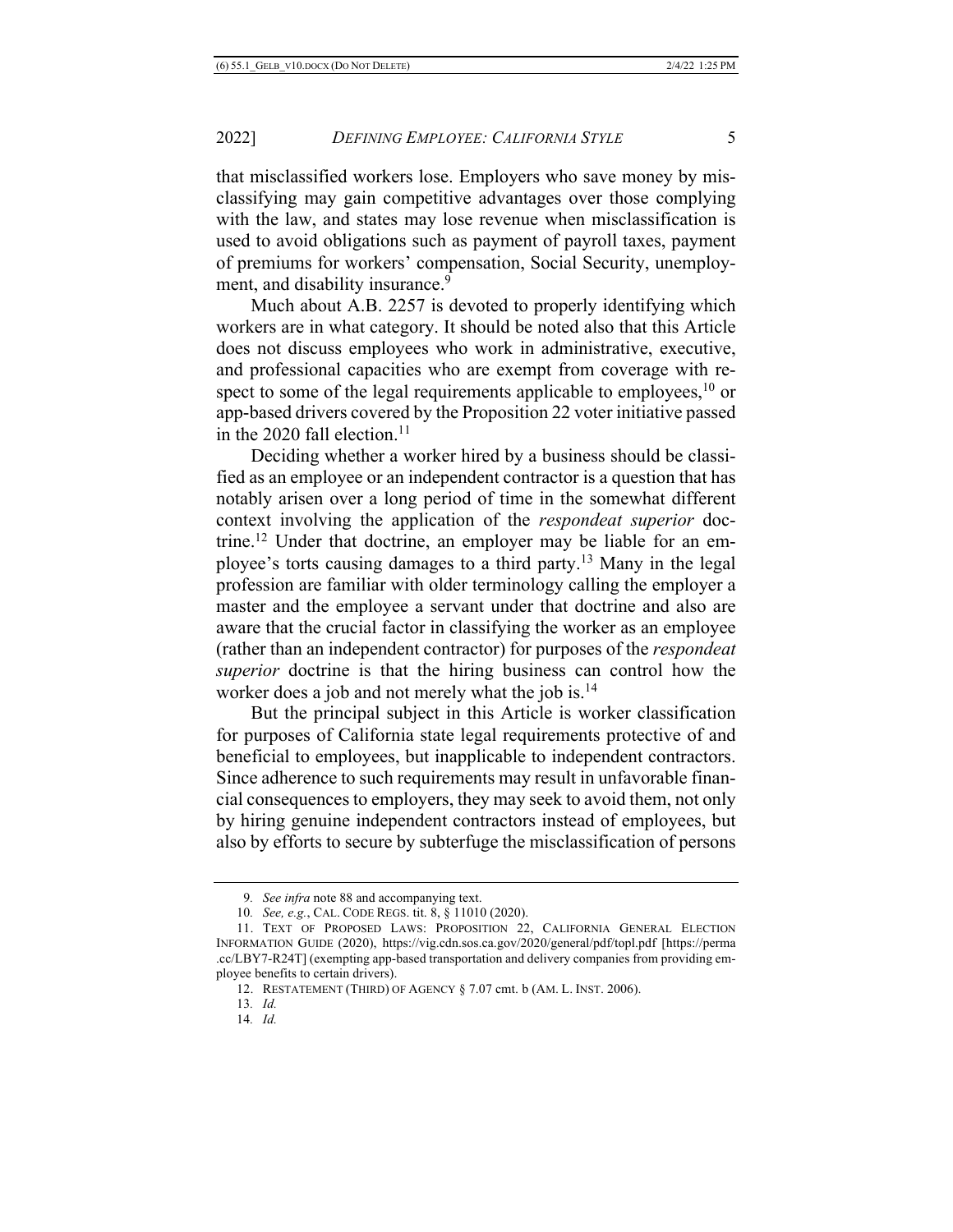who are employees as independent contractors. Indeed, employer misclassification of persons as non-employees may result from intentional, reckless, or negligent behavior or even reasonable errors and confusion over their obligations, stemming from the lack of clarity in legislative or judicial or other pronouncements. The classification problem may also be complicated by policy decisions of legislatures or courts to stretch the linguistic bounds of the term "employee" to extend beyond those traditionally thought of as employees so as to cover workers in need of the same or similar benefits as traditional employees.15 Finally, those acting as classifiers need to be aware that the task of employee classification in general is made more complex because there is neither a single definition of, nor approach to, distinguishing employees from independent contractors that applies with respect to all state and federal law dealing with employee benefits and protections of the kind under consideration in this Article.16

For whatever reason misclassification may occur, it not only frustrates the purpose of the state of California to help certain workers by granting them various benefits and protections, but also reduces state revenues and adversely affects competition. To at least some degree, misclassification may be reduced by achieving maximum clarity in legal classification requirements plus diligent and intelligent enforcement of such requirements. One can imagine what a huge task proper enforcement of employee benefit and protection law entails in the state of California.17

Two seminal California Supreme Court cases supplying law dealing with the classification of persons as employees have achieved a degree of codification in A.B. 2257: *S.G. Borello and Sons, Inc. v. Department of Industrial Relations*<sup>18</sup> ("*Borello*") and *Dynamex Operations West, Inc. v. Superior Court*<sup>19</sup> ("*Dynamex*"). Separate discussions of each case follow.

<sup>15</sup>*.* For further discussion, see *infra* Section II.A.

<sup>16</sup>*. See* Sprague, *supra* note 2, at 748–61.

<sup>17.</sup> For an excellent article about enforcement, see Rachel Deutsch et al., *California's Hero Labor Law: The Private Attorneys General Act Fights Wage Theft and Recovers Millions from Lawbreaking Corporations*, UCLA LAB. CTR. (Feb. 2020), https://www.labor.ucla.edu/wp-content/uploads/2020/02/UCLA-Labor-Center-Report\_WEB.pdf [https://perma.cc/T6UG-73L8].

<sup>18.</sup> 769 P.2d 399 (Cal. 1989).

<sup>19.</sup> 416 P.3d 1 (Cal. 2018).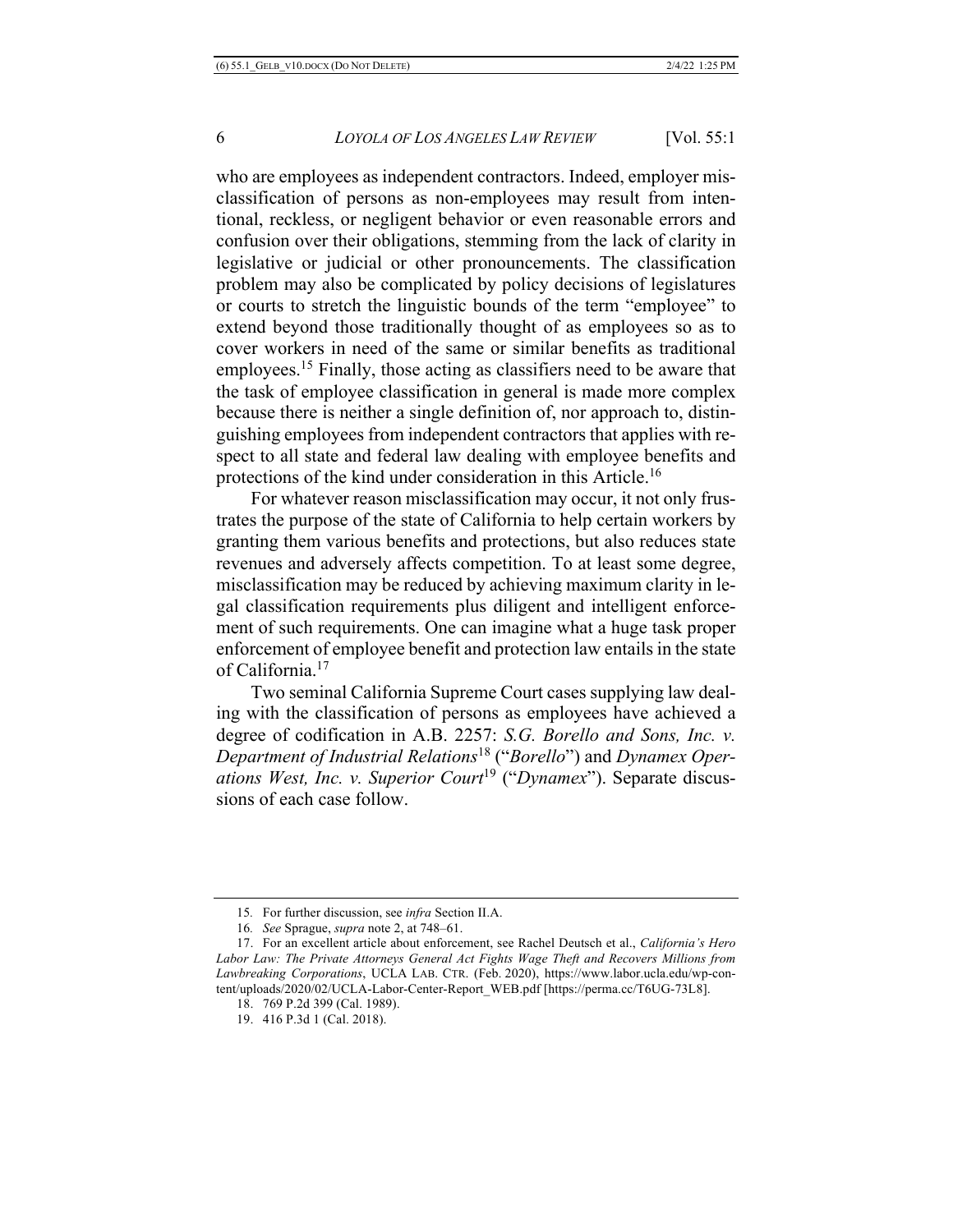#### *A.* Borello

The A.B. 2257 statute specifically calls for the use of *Borello* to decide the employee versus independent contractor issue in a number of situations exempt from the coverage of its innovative statutory centerpiece, the ABC test.20 The discussion of *Borello* is important in that regard and also because it furnishes a significant historical link in the chain of California legal history dealing with the employee/independent contractor classification problem. *Borello*, decided in 1989, raised the question of "whether agricultural laborers engaged to harvest cucumbers under a written 'sharefarmer' agreement are 'independent contractors' exempt from workers' compensation coverage."21 In its discussion of the Worker's Compensation Act (WCA), the court concluded otherwise, holding that the sharefarmers were employees entitled to worker's compensation protection.<sup>22</sup> The legal principles and reasoning used by the court in making the "employee versus independent contractor" distinction are of special significance because of the important role assigned by the A.B. 2257 statute to the *Borello* case. It should be noted with some irony, however, that as of July 1, 2020 the WCA was revised in a way that eliminated the use of *Borello* to make the independent contractor or employee determination under that statute and instead became a matter to be resolved under the ABC test of Section 2750.3. <sup>23</sup> As indicated above, however, *Borello* lives on as a basis for deciding the employee issue under a number of sections of A.B. 2257, and so the somewhat detailed discussion of *Borello* here remains very important.

In its exposition of relevant law, the *Borello* court turned to the WCA for guidance. The pertinent part of the WCA, which extended only to injuries suffered by an employee arising out of and in the course of his employment, included as employees "most persons 'in the service of an employer under any . . . contract of hire' but do not include independent contractors."24 The court found that the WCA in defining the term independent contractor borrowed from the common

<sup>20.</sup> Assemb. B. 2257 § 2(b)(3), 2019–2020 Reg. Sess. (Cal. 2020) (codified at CAL. LAB. CODE § 2775).

<sup>21</sup>*. Borello*, 769 P.2d at 400.

<sup>22.</sup> *Id.* at 410.

<sup>23.</sup> CAL. LAB. CODE § 3351 (West 2011 & Supp. 2021). Section 2750.3 has been repealed and replaced by Section 2775. Grant P. Alexander et al., *2021 Labor & Employment Law Update for California Employers*, NAT'L L. REV. (Dec. 10, 2020), https://www.natlawreview.com/article/2021-labor-employment-law-update-california-employers [https://perma.cc/H6ER-GX4U].

<sup>24</sup>*. Borello*, 769 P.2d at 403 (omission in original) (quoting CAL. LAB. CODE § 3351).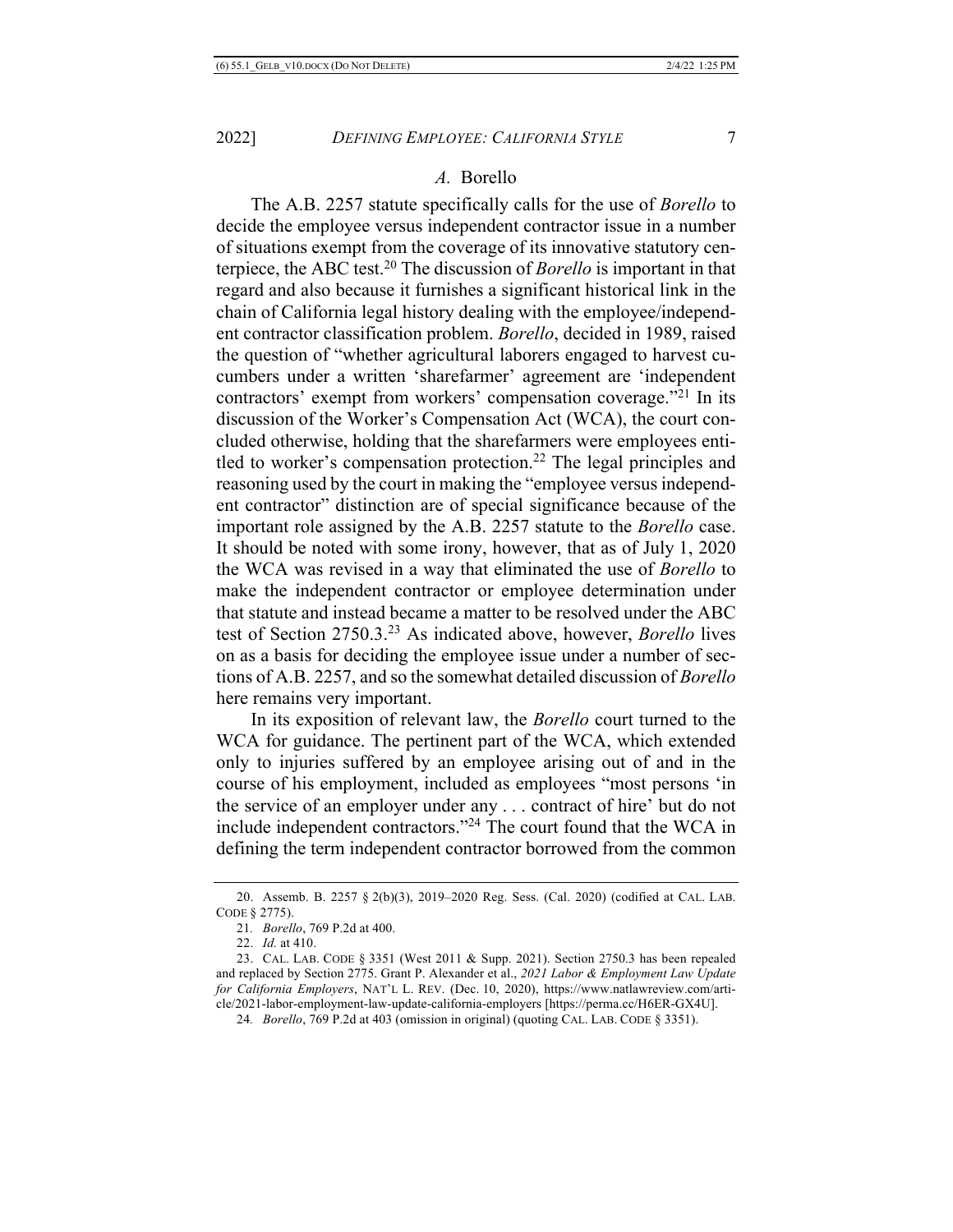law test pertaining to the vicarious liability of an employer to third persons injured by the acts of employees (rather than independent contractors).25 Under the WCA, Section 3353, the borrowed test is that an independent contractor is "any person who renders service for a specified recompense for a specified result, under the control of his principal as to the result of his work only and not as to the means by which such result is accomplished."26 The Division of Labor Standards Enforcement of the Department of Industrial Relations rejected the contention that the laborers involved in *Borello* were independent contractors exempt from coverage under the  $WCA<sub>1</sub><sup>27</sup>$  and the superior court upheld the Division's decision.<sup>28</sup> But the court of appeal reversed it,<sup>29</sup> leading to the appeal to the California Supreme Court ("court") which reversed the court of appeal and held that the sharefarmers were employees entitled to WCA coverage.<sup>30</sup>

The court came to that decision based on the record that the harvesters' work followed the usual line of employees and that they were in no practical sense operating independent businesses for their own accounts.31 The court traced the use of the control test to distinguish employees from independent contractors to common law vicarious liability principles that made an employer liable for the misconduct of an employee working for him resulting in injury to a third party.32 The court explained that in such a situation an employer's control over details of the service to him "was . . . highly relevant to the question whether the employer ought to be legally liable for them."<sup>33</sup> Still, explained the court, twentieth-century legislation, such as the WCA in this case, though not designed for the protection of third parties through the vicarious liability of employers, has borrowed the control test for use in defining "employees" in contrast to "independent contractors."34 The court explained the legal principles applicable in defining whether workers are employees or independent contractors in

- 28*. Id.*
- 29*. Id.*
- 30*. Id.* at 401.
- 31*. Id.* at 401, 409–10.
- 32*. Id.* at 403.

33*. Id.* (omission in original) (quoting 1C ARTHUR LARSON, THE LAW OF WORKMEN'S COMPENSATION § 43.42, at 8–20 (1986)).

34*. Id.* at 403–04.

<sup>25</sup>*. Id.* at 403–04.

<sup>26</sup>*. Id.* at 403 (quoting CAL. LAB. CODE § 3353).

<sup>27</sup>*. Id.* at 400.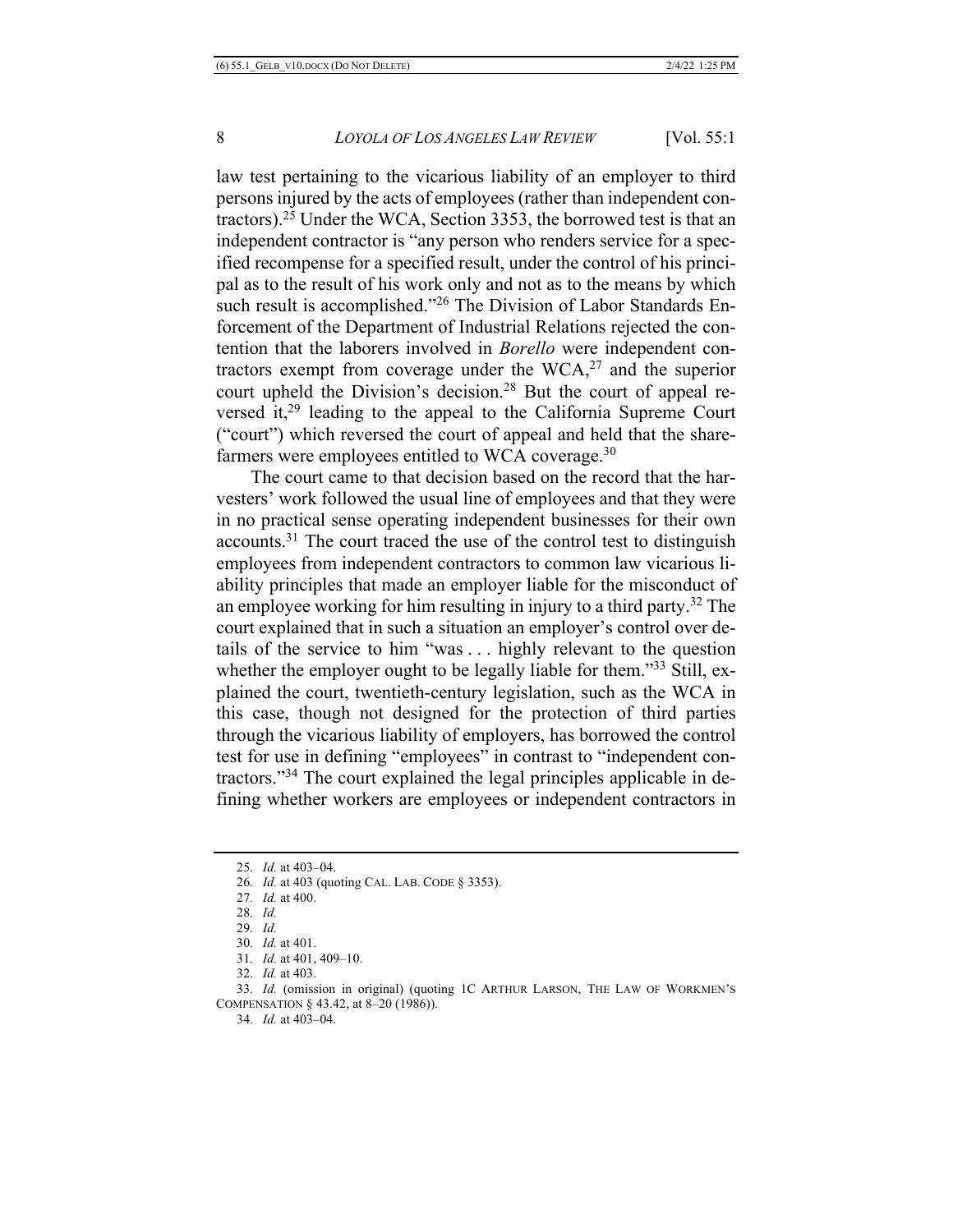what this Article has labeled two separate lines: one emphasizing common law elements, the other statutory ones.<sup>35</sup>

# 1. The Common Law Line

The court spelled out the following common law points. Courts do not rely solely on the "control test" in evaluating the service arrangement, but it is the most important consideration.<sup>36</sup> There are secondary ones, such as the right to discharge the worker at will, which is strong evidence in support of an employment relationship.<sup>37</sup> Other factors derived principally from the Restatement Second of Agency include:

(a) whether the one performing services is engaged in a distinct occupation or business; (b) the kind of occupation, with reference to whether, in the locality, the work is usually done under the direction of the principal or by a specialist without supervision; (c) the skill required in the particular occupation; (d) whether the principal or the worker supplies the instrumentalities, tools, and the place of work for the person doing the work; (e) the length of time for which the services are to be performed; (f) the method of payment, whether by the time or by the job; (g) whether or not the work is a part of the regular business of the principal; and (h) whether or not the parties believe they are creating the relationship of employer-employee.38

Certainly, a number of these points may be helpful in determining issues involving the reality of the hirer's control and the independence of the worker.39

Illustrative of the potential complexity in the analysis of common law factors, the court indicated that application of the factors is generally intertwined, and "their weight depends often on particular combinations."40

<sup>35</sup>*. Id.* at 405.

<sup>36</sup>*. Id.* at 404.

<sup>37</sup>*. Id.*

<sup>38</sup>*. Id.* (first citing Tieberg v. Unemployment Ins. Appeals Bd., 471 P.2d 975, 979 (Cal. 1970); then citing Empire Star Mines Co. v. Cal. Emp. Comm'n, 168 P.2d 686, 692 (Cal. 1946); and then citing RESTATEMENT (SECOND) OF AGENCY § 220 (AM. L. INST. 1958)).

<sup>39</sup>*. See id.* at 404 n.5.

<sup>40</sup>*. Id.* at 404 (quoting Germann v. Workers' Comp. Appeals Bd., 176 Cal. Rptr. 868, 871 (Ct. App. 1981)).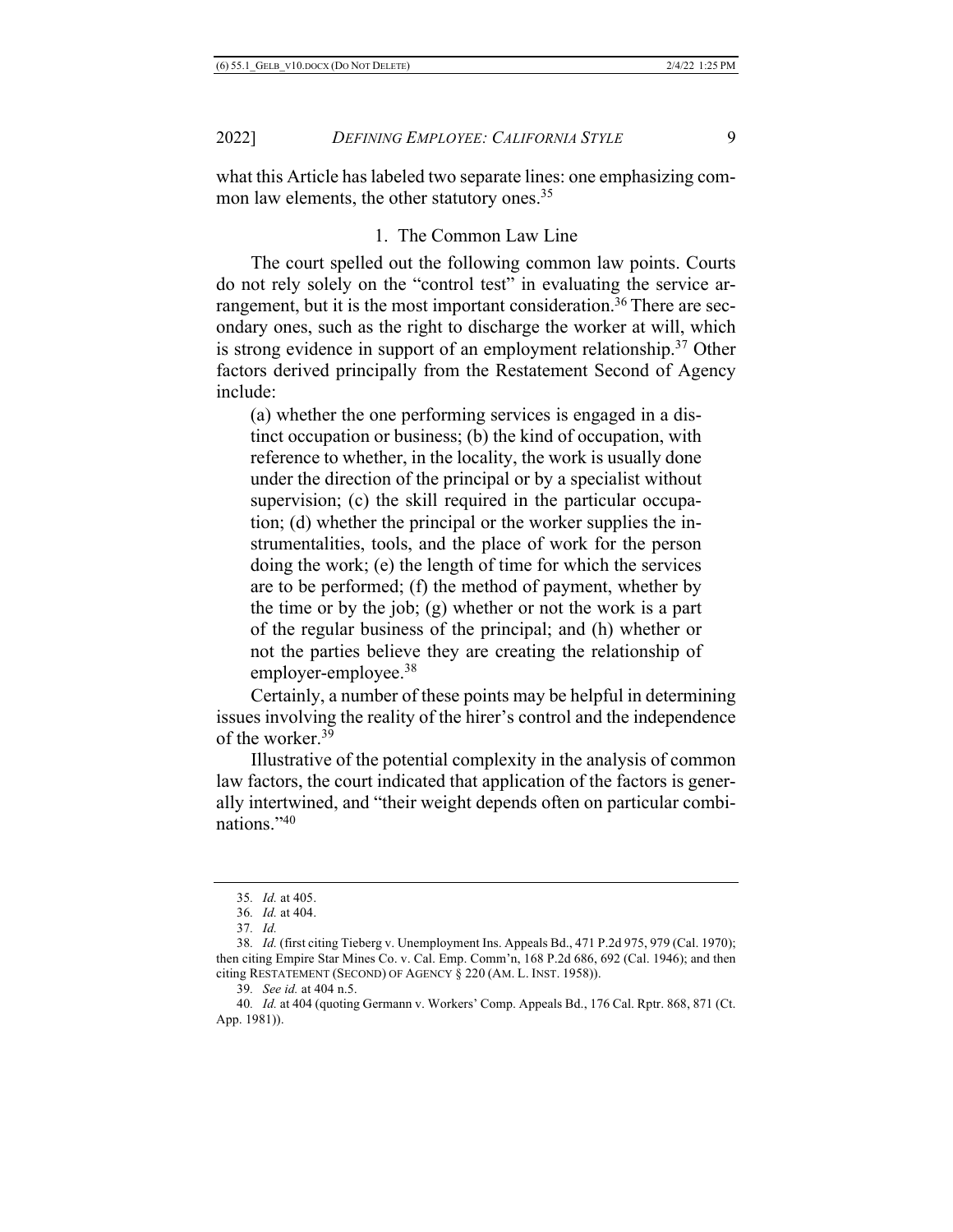### 2. The Statutory Line

The court's emphasis on the use of the statute in defining employment is significant.

The court stated that "the concept of 'employment' embodied in the Act is not inherently limited by common law principles"41 and that the "the Act's definition of the employment relationship must be construed with particular reference to the 'history and fundamental purposes' of the statute."42 The court also noted that the "control-of-workdetails" test "must be applied with deference to the purposes of the protective legislation."43

Referring to the purposes of the Act as several, the court stated that the Act seeks:

(1) to ensure that the cost of industrial injuries will be part of the costs of goods rather than a burden on society, (2) to guarantee prompt, limited compensation for an employee's work injuries, regardless of fault, as an inevitable cost of production, (3) to spur increased industrial safety, and (4) in return, to insulate the employer from tort liability for his employees' injuries.44

The court further stated that the Act intends to achieve comprehensive coverage of injuries in employment and to do so by defining employment broadly in terms of service to an employer and includes a general presumption that any person in service to another is a covered employee.45 On the other hand, the Act excludes independent contractors from coverage, recognizing that its goals are best served by imposing the risk of no-fault work injuries on the provider, rather than the recipient, of a compensated service where the provider has "the primary power over work safety, is best situated to distribute the risk and cost of injury as an expense of his own business, and has independently chosen the burdens and benefits of self-employment."46 Indicating that this is the balance to be struck in deciding if the worker is an employee or independent contractor for purposes of the  $Act<sub>1</sub><sup>47</sup>$  the court

46*. Id.*

<sup>41</sup>*. Id.* at 405.

<sup>42</sup>*. Id.* (quoting Laeng v. Workmen's Comp. Appeals Bd., 494 P.2d 1, 4–5 (Cal. 1972)).

<sup>43</sup>*. Id.* at 406.

<sup>44</sup>*. Id.*

<sup>45</sup>*. Id.* (citing CAL. LAB. CODE §§ 3351, 5705(a) (West 2011 & Supp. 2021)); *see Laeng*, 494 P.2d at 3–6.

<sup>47</sup>*. Id.*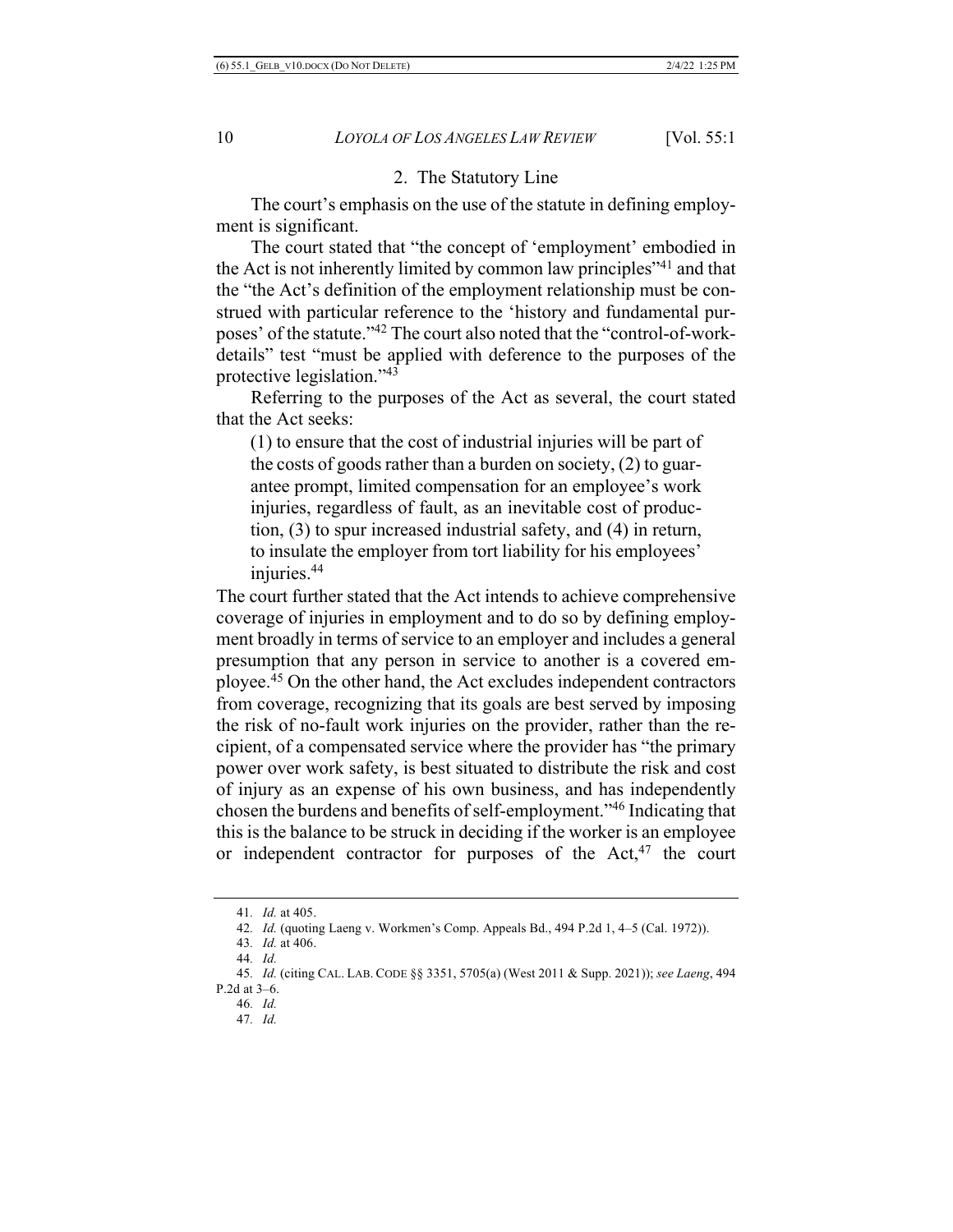expressly refused to adopt new standards for examining the issue.<sup>48</sup> The court did, however, point to Restatement of Agency guidelines approved in California (which were discussed earlier) as a useful reference,49 and to certain standards for contractor's licensees as helpful in identifying the employee/independent contractor distinctions.<sup>50</sup> It also noted a six-factor test from other jurisdictions that determined independent contractorship in light of the remedial purposes of the legislation, saw points of similarity between these guidelines and California traditional Restatement tests, and found that all are logically pertinent to the difficult determination of employee or independent contractor status for purposes of the WCA.<sup>51</sup>

Demonstrating clearly the difficulties that may arise in deciding the employee-independent contractor issue are the court's: (1) retention of the many guiding elements from common law and statutory considerations; (2) point that in the course of their consideration the factors are intertwined, and their weight often depends on particular combinations; (3) position that the concept of employment is not inherently limited by common law principles but rather that the Act's definition of the employment relationship must be construed with reference to its history and fundamental purposes.<sup>52</sup> Still, the court, in simple terms, puts the basic inquiry in compensation law as: who should be responsible for insuring against a particular worker's injuries?53

# 3. *Borello* Court Decision

Upon its review of the facts in *Borello*, the California Supreme Court decided that the control factor favored classification of the workers as employees; that the work involved no peculiar skill beyond that expected of any employee; that the payment system was essentially a variation of the piecework formula;<sup>54</sup> that the work of the harvesters formed a regular and integrated portion of Borello's business operation, which though seasonal, is permanent in the agricultural

<sup>48</sup>*. Id.*

<sup>49</sup>*. Id.* at 406–07.

<sup>50</sup>*. Id.* at 407.

<sup>51</sup>*. Id.*

<sup>52</sup>*. Id.* at 403–06.

<sup>53</sup>*. See id.* at 409.

<sup>54</sup>*. Id.*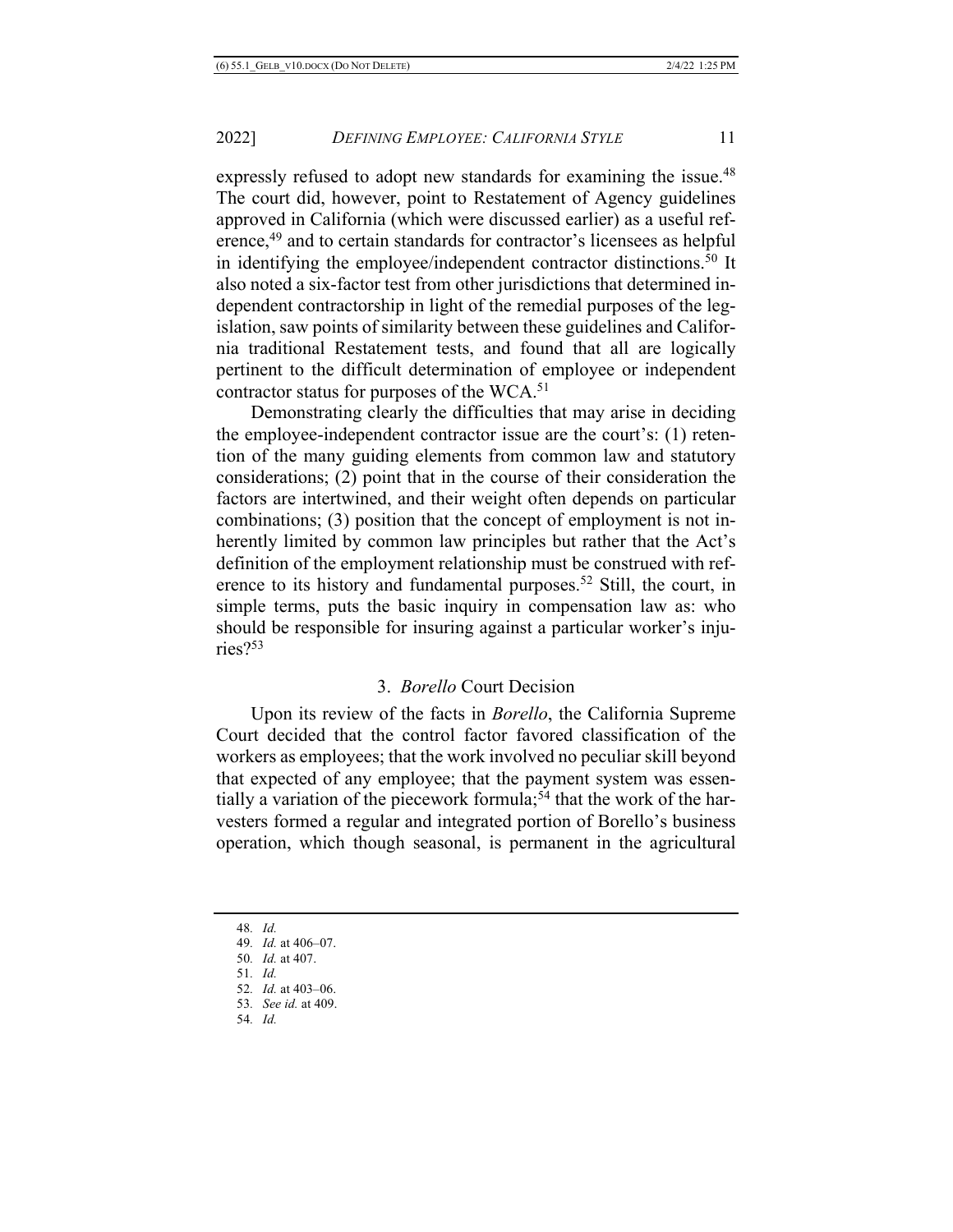process;<sup>55</sup> that the workers engage in no distinct trade or calling<sup>56</sup> or hold themselves out in business;  $57$  that they perform typical farm labor wherever jobs are available;<sup>58</sup> that the workers have no practical opportunity to insure themselves or their families against loss of income from non-tortious work injuries;<sup>59</sup> that if Borello is not their employer, the workers and society at large assume the entire financial burden when such injuries occur; $60$  and that without doubt they are a class of workers for whom the protection of the Act is intended.<sup>61</sup> It should be noted that the court also rejected a Borello argument that the workers waived the Act's protection<sup>62</sup> and stated: "A conclusion that the sharefarmers are 'independent contractors' under the Act would suggest a disturbing means of avoiding an employer's obligations under other California legislation intended for the protection of 'employees' . . . . "63

# *B.* Dynamex

In 2018, the California Supreme Court again faced the question of deciding if certain workers were employees or independent contractors in the landmark *Dynamex* case, a case that proved to have a great impact on the provisions of the California A.B. 2257 statute.<sup>64</sup> That case stemmed from a complaint filed by two delivery drivers against Dynamex, a nationwide package and document delivery company, alleging that Dynamex had misclassified its delivery drivers as independent contractors rather than employees, thereby violating Industrial Welfare Commission wage order No. 9 governing the transportation industry, as well as various sections of the Labor Code, and as a result engaged in unfair and unlawful business practices under section 17200 of the California Business and Professions Code.<sup>65</sup> The court said:

- 57*. Id.*
- 58*. Id.*
- 59*. Id.* 60*. Id.*
- 61*. Id.*
- 62*. Id.*
- 63*. Id.* at 410.
- 64. Dynamex Operations W., Inc. v. Superior Court, 416 P.3d 1, 5 (Cal. 2018).
- 65*. Id.*

<sup>55</sup>*. Id.* at 407.

<sup>56</sup>*. Id.* at 409.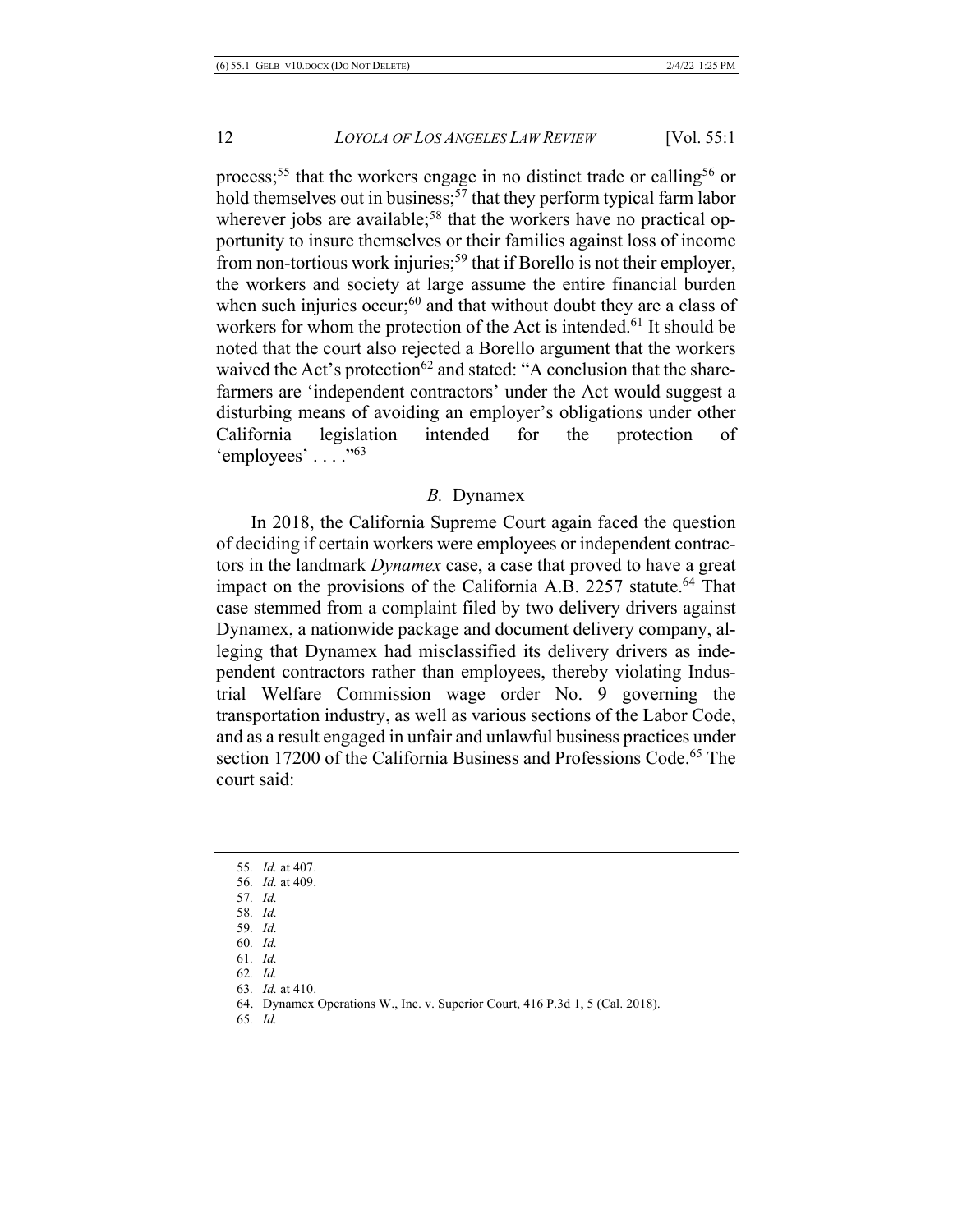The issue in this case relates to the resolution of the employee or independent contractor question in one specific context. Here we must decide what standard applies, under California law, in determining whether workers should be classified as employees or as independent contractors *for purposes of California wage orders*, which impose obligations relating to the minimum wages, maximum hours, and a limited number of very basic working conditions (such as minimally required meal and rest breaks) of California employees.<sup>66</sup>

The court pointed out that before 2004 the drivers were considered employees by Dynamex*,* which later adopted a new policy and contractual arrangement under which all drivers are considered independent contractors rather than employees.67 In *Dynamex*, the trial court certified a class action embodying a class of drivers who, during a pay period, did not employ other drivers or do delivery work for other delivery businesses or for their own personal customers.68 The trial court's certification relied upon the existence of three alternative definitions of "employ" and "employer" set forth in the wage order discussed in a 2010 case, *Martinez v. Combs*, <sup>69</sup> in which the California Supreme Court held that "[t]o employ . . . under the [wage order], has three alternative definitions. It means: (a) to exercise control over the wages, hours or working conditions, *or* (b) to suffer or permit to work, *or* (c) to engage, thereby creating a common law employment relationship" and rejected the contention that *Borello* is the only appropriate standard for distinguishing employees and independent contractors.<sup>70</sup> After the court of appeal upheld the certification order of the trial court, Dynamex challenged the court of appeals' conclusion that the wage order definitions of employ and employer discussed in *Martinez*  apply to the question of whether the worker is an employee or independent contractor for purposes of the obligations imposed by an applicable wage order, and the California Supreme Court granted review to consider that issue.<sup>71</sup>

The California Supreme Court agreed with the court of appeal that the "suffer or permit to work" standard of the wage order may be

<sup>66</sup>*. Id.*

<sup>67</sup>*. Id.* at 5–6.

<sup>68</sup>*. Id.*

<sup>69</sup>*.* 231 P.3d 259 (Cal. 2010).

<sup>70</sup>*. Id.* at 278.

<sup>71</sup>*. Dynamex Operations*, 416 P.3d at 7.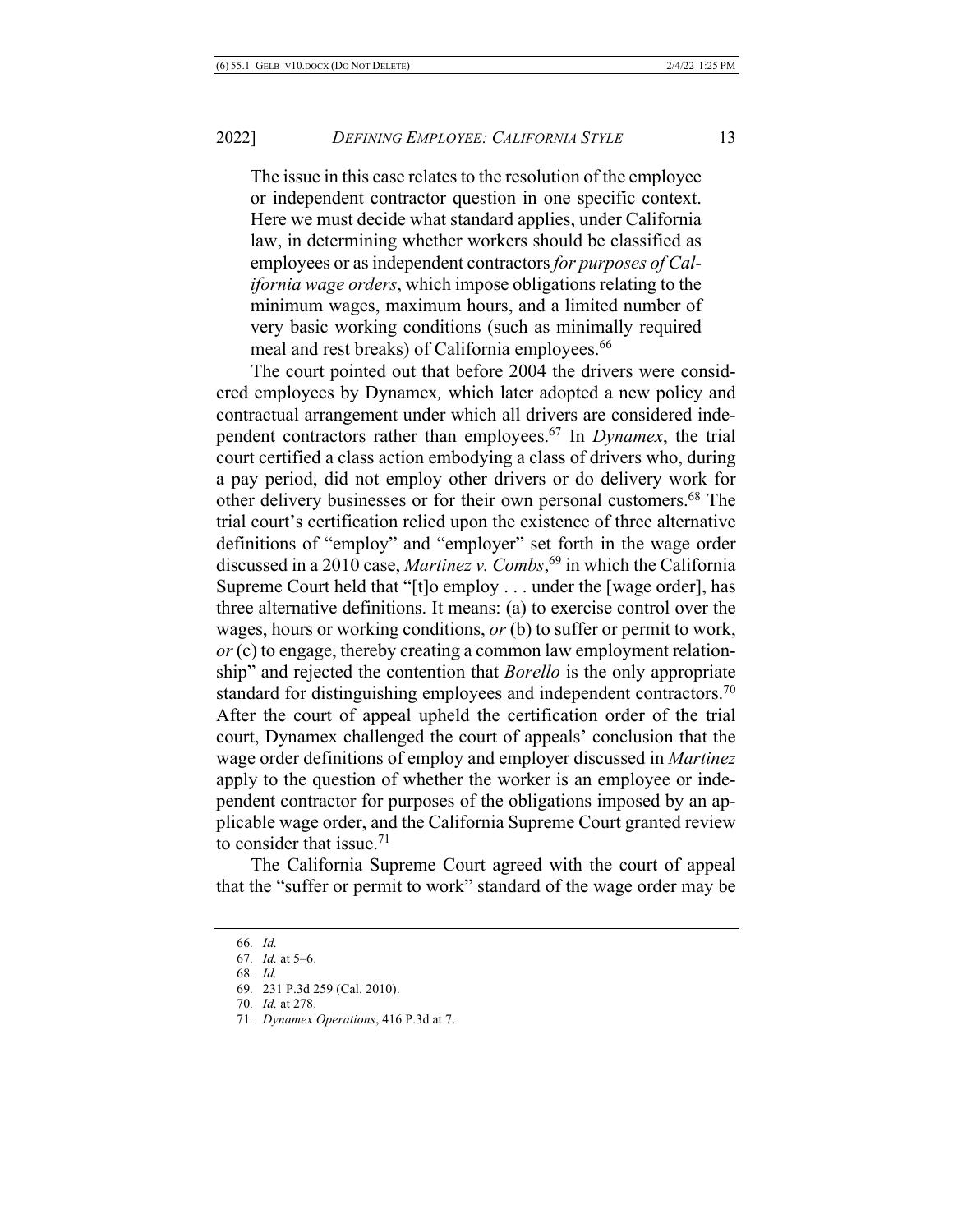relied upon in evaluating whether a worker is an employee or an independent contractor for purposes of the obligations under the wage order.72 The court concluded that such a standard should be broadly interpreted in light of its history and purpose to treat as employees and provide the order's protection to all workers who would ordinarily be viewed as working in the hiring business.73 The court, at the same time, issued the caveat that:

the suffer or permit to work definition is a term of art that cannot be interpreted literally in a manner that would encompass within the employee category the type of individual workers, like independent plumbers or electricians, who have traditionally been viewed as *genuine* independent contractors who are working only in their own independent business.<sup>74</sup>

Recognizing the *Borello* opinion as one that has come to be regarded as the seminal decision in California on the employee or independent contractor question, the court said, "[b]ecause of the significance of this decision, we review the majority opinion in *Borello* at length."75 In delivering on that promise, the court pointed to the origins of the common law employee-independent contractor distinction in the context of determining the employer's vicarious liability for employees' tortious behavior toward third parties involving situations where there was employer control of the details of the employees' work.76 The court noted how that standard was transplanted to determinations of who is an employee for purposes of social welfare legislation, which is of course what was involved in *Borello* and now again in *Dynamex*. <sup>77</sup> The court also noted references by *Borello* to relevant secondary factors as well as the weight to be accorded to them in their particular combinations.78 Furthermore, the *Dynamex* court seemed very impressed by the *Borello* court's position that courts must apply the control-of-details test with deference to the purposes of the protective legislation.79 The *Dynamex* court pointed with approval not only to the importance of statutory purpose but to other elements:

<sup>72</sup>*. Id.*

<sup>73</sup>*. Id.*

<sup>74</sup>*. Id.* 75*. Id.* at 15.

<sup>76</sup>*. Id.* at 14.

<sup>77</sup>*. Id. passim*.

<sup>78</sup>*. Id.* at 12.

<sup>79</sup>*. Id.* at 16 (quoting S.G. Borello & Sons, Inc. v. Dep't of Indus. Rels., 769 P.2d 399, 406 (Cal. 1989)).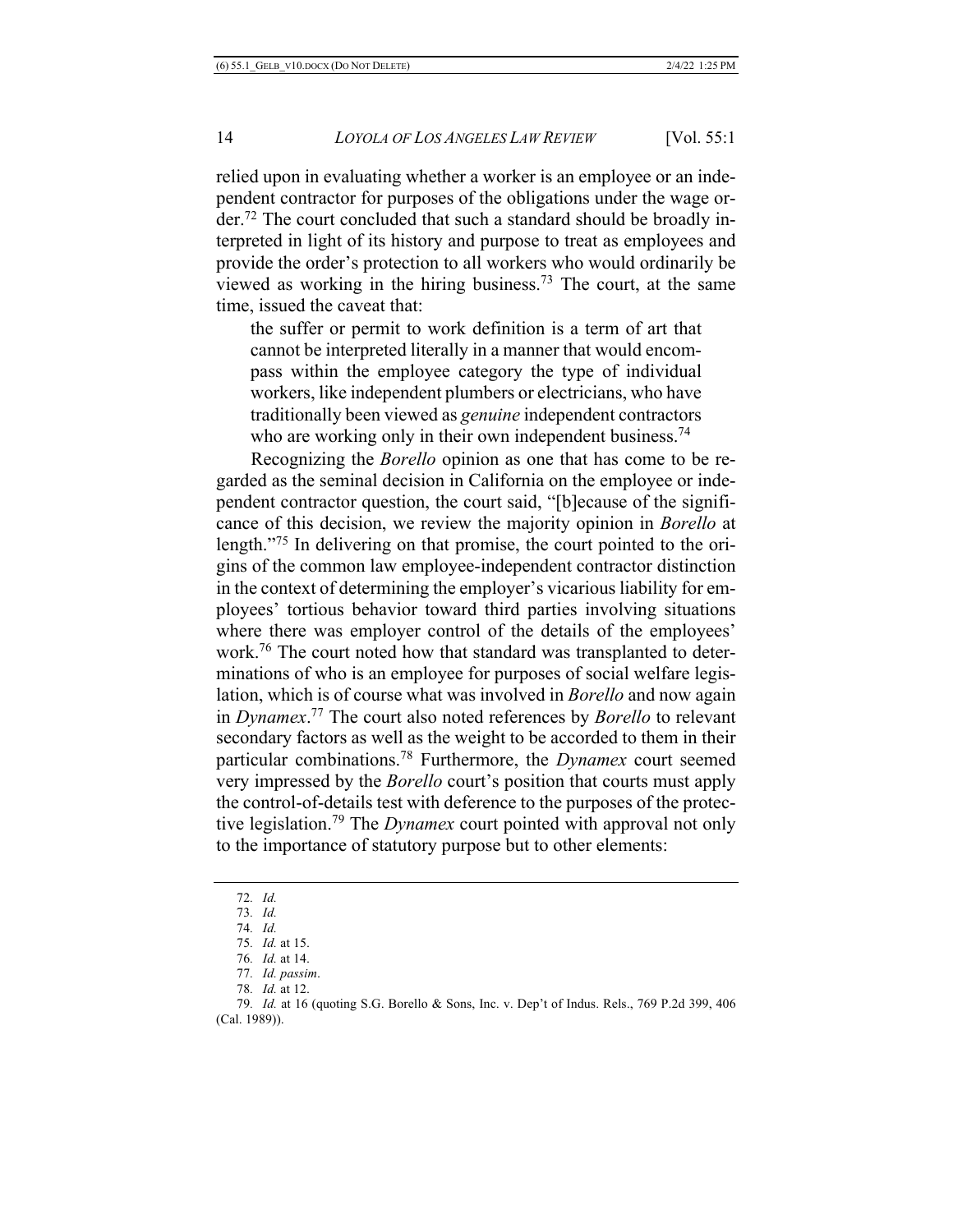In sum, the *Borello* court concluded that in determining whether a worker should properly be classified as a covered employee or an excluded independent contractor with deference to the purposes and intended reach of the remedial statute at issue, it is permissible to consider all of the various factors set forth in prior California cases, in Labor Code section 2750.5, and in the out-of-state cases adopting the sixfactor test.<sup>80</sup>

But the court had further significant words for the proper interpretation of *Borello*, stating that "[t]he *Borello* decision repeatedly emphasizes statutory purpose as the touchstone for deciding whether a particular category of workers should be considered employees rather than independent contractors for purposes of social welfare legislation."81

The *Dynamex* court referred to more recent federal cases applying a more traditional common law test for distinguishing employees from independent contractors for purposes of most federal statutes.<sup>82</sup> In contrast, the *Dynamex* court noted that "in the almost 30 years since the *Borello* decision, the California Legislature has not exhibited or registered any disagreement with either the statutory purpose standard . . . [of] the *Borello* decision or its application of that standard in *Borello* regarding the proper classification of the workers involved in that case."83 Indeed, "in response to the continuing serious problem of worker misclassification as independent contractors, the California Legislature has acted to impose substantial civil penalties on those that willfully misclassify, or willfully aid in misclassifying, workers as independent contractors."84

Essentially, the *Dynamex* court was faced with deciding if it should use a multifactor approach like the "economic reality test" of federal courts under the Federal Labor Standards Act, or California's own multifactor *Borello* standard, or an entirely different approach. The *Dynamex* court acknowledged that there were certain advantages to the multifactor test but was more impressed by arguments about the need for greater guidance for businesses and workers than is offered

<sup>80</sup>*. Id.* at 18 (CAL. LAB. CODE § 2750.3, *repealed by* Act of Sept. 4, 2020, ch. 38, 2020 Cal. Stat. 1836).

<sup>81</sup>*. Id.* at 20.

<sup>82</sup>*. Id.*

<sup>83</sup>*. Id.*

<sup>84</sup>*. Id.*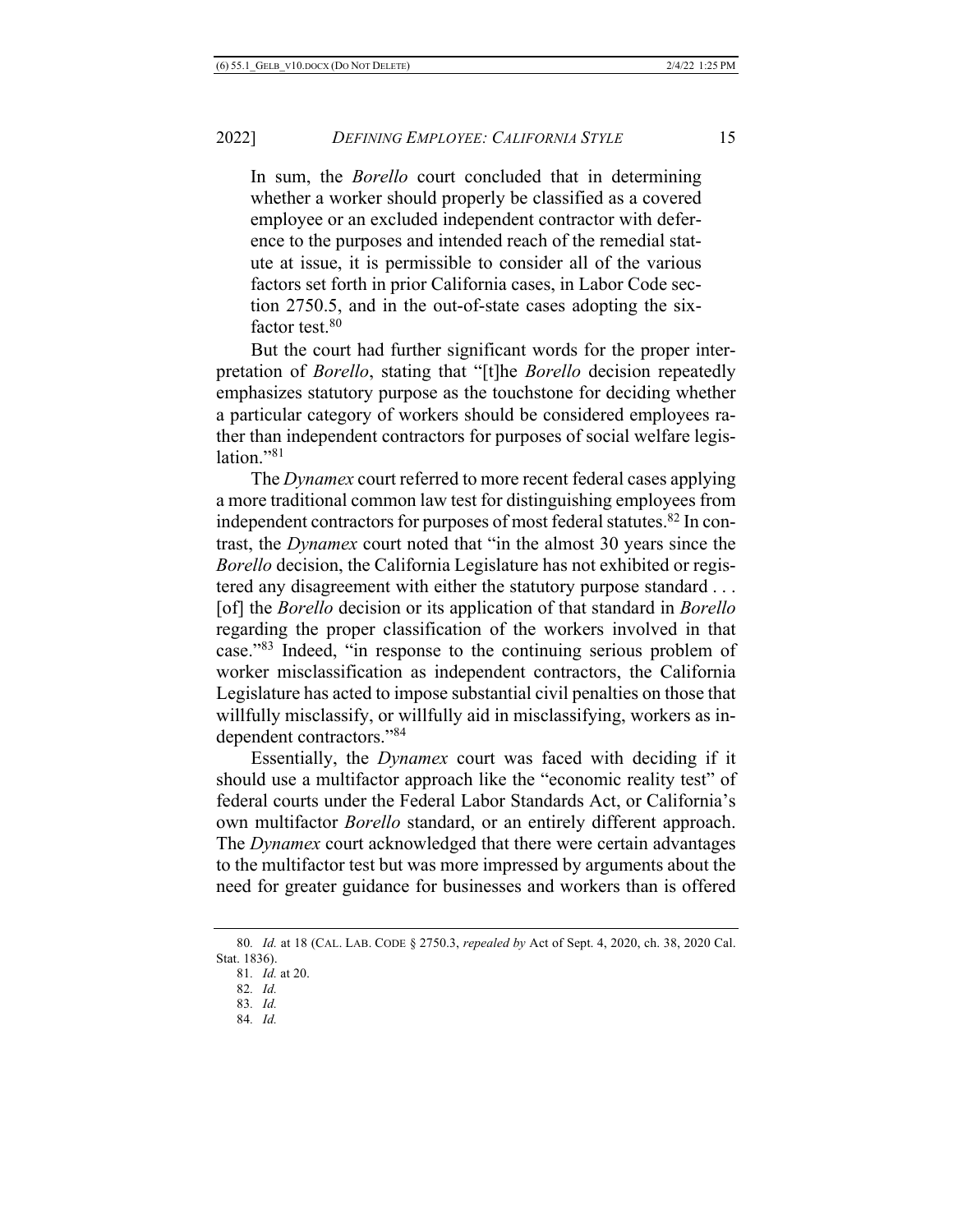by a totality-of-the-circumstances analysis.<sup>85</sup> The court also pointed to disadvantages of a multifactor analysis as affording a hiring business greater opportunity to evade its responsibilities under a wage and hour law.86

The court concluded that:

[I]t is appropriate, and most consistent with the history and purpose of the suffer or permit to work standard in California's wage orders, to interpret that standard as: (1) placing the burden on the hiring entity to establish that the worker is an independent contractor who was not intended to be included within the wage order's coverage; and (2) requiring the hiring entity, in order to meet this burden, to establish *each* of the three factors embodied in the ABC test—namely (A) that the worker is free from the control and direction of the hiring entity in connection with the performance of the work, both under the contract for the performance of the work and in fact; *and* (B) that the worker performs work that is outside the usual course of the hiring entity's business; *and* (C) that the worker is customarily engaged in an independently established trade, occupation, or business of the same nature as the work performed.<sup>87</sup>

# *C. California Legislation*

The California Legislature liked the ABC test (utilized in *Dynamex* in a wage order case) so much that it expanded its use to additional matters. Yet, its new legislation did not totally discard the landmark *Borello* case but chose to call for its application in some cases. After *Dynamex*, and obviously inspired by that case, the California Legislature took fairly extensive action in A.B. 5 to deal with problems of employee misclassification. In enacting A.B. 5—the precursor to A.B. 2257—the California legislature enacted the following informative findings and declarations:

The people of the State of California do enact as follows: SECTION 1. The Legislature finds and declares all of the following:

<sup>85.</sup> See *id.* at 33–35, for a discussion of tests.

<sup>86</sup>*. See id.* at 34.

<sup>87</sup>*. Id.* at 35 (footnote omitted).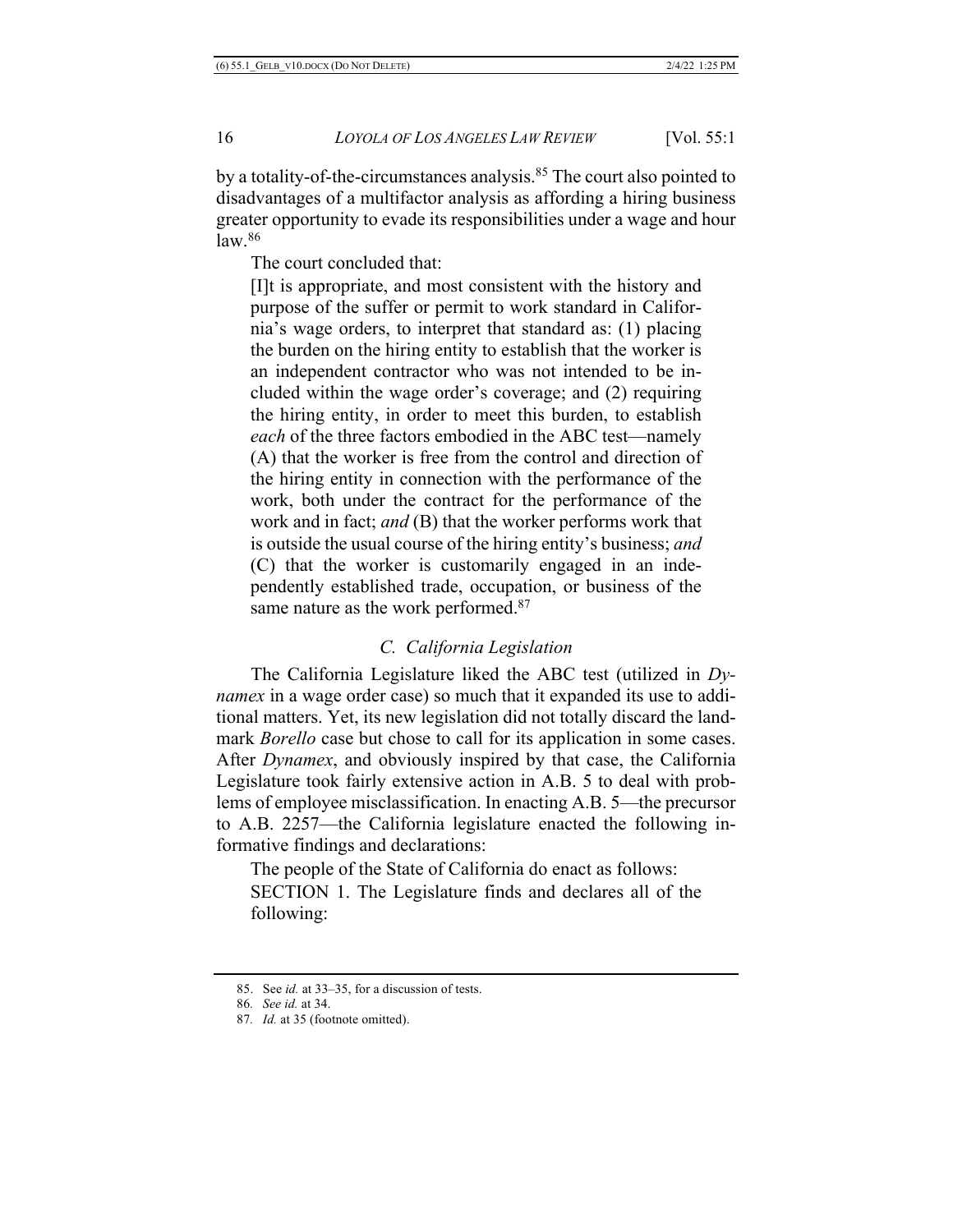(a) On April 30, 2018, the California Supreme Court issued a unanimous decision in Dynamex Operations West, Inc. v. Superior Court of Los Angeles (2018) 4 Cal.5th 903 (Dynamex).

(b) In its decision, the Court cited the harm to misclassified workers who lose significant workplace protections, the unfairness to employers who must compete with companies that misclassify, and the loss to the state of needed revenue from companies that use misclassification to avoid obligations such as payment of payroll taxes, payment of premiums for workers' compensation, Social Security, unemployment, and disability insurance.

(c) The misclassification of workers as independent contractors has been a significant factor in the erosion of the middle class and the rise in income inequality.

(d) It is the intent of the Legislature in enacting this act to include provisions that would codify the decision of the California Supreme Court in Dynamex and would clarify the decision's application in state law.

(e) It is also the intent of the Legislature in enacting this act to ensure workers who are currently exploited by being misclassified as independent contractors instead of recognized as employees have the basic rights and protections they deserve under the law, including a minimum wage, workers' compensation if they are injured on the job, unemployment insurance, paid sick leave, and paid family leave. By codifying the California Supreme Court's landmark, unanimous Dynamex decision, this act restores these important protections to potentially several million workers who have been denied these basic workplace rights that all employees are entitled to under the law.

(f) The Dynamex decision interpreted one of the three alternative definitions of "employ," the "suffer or permit" definition, from the wage orders of the Industrial Welfare Commission (IWC). Nothing in this act is intended to affect the application of alternative definitions from the IWC wage orders of the term "employ," which were not addressed by the holding of Dynamex.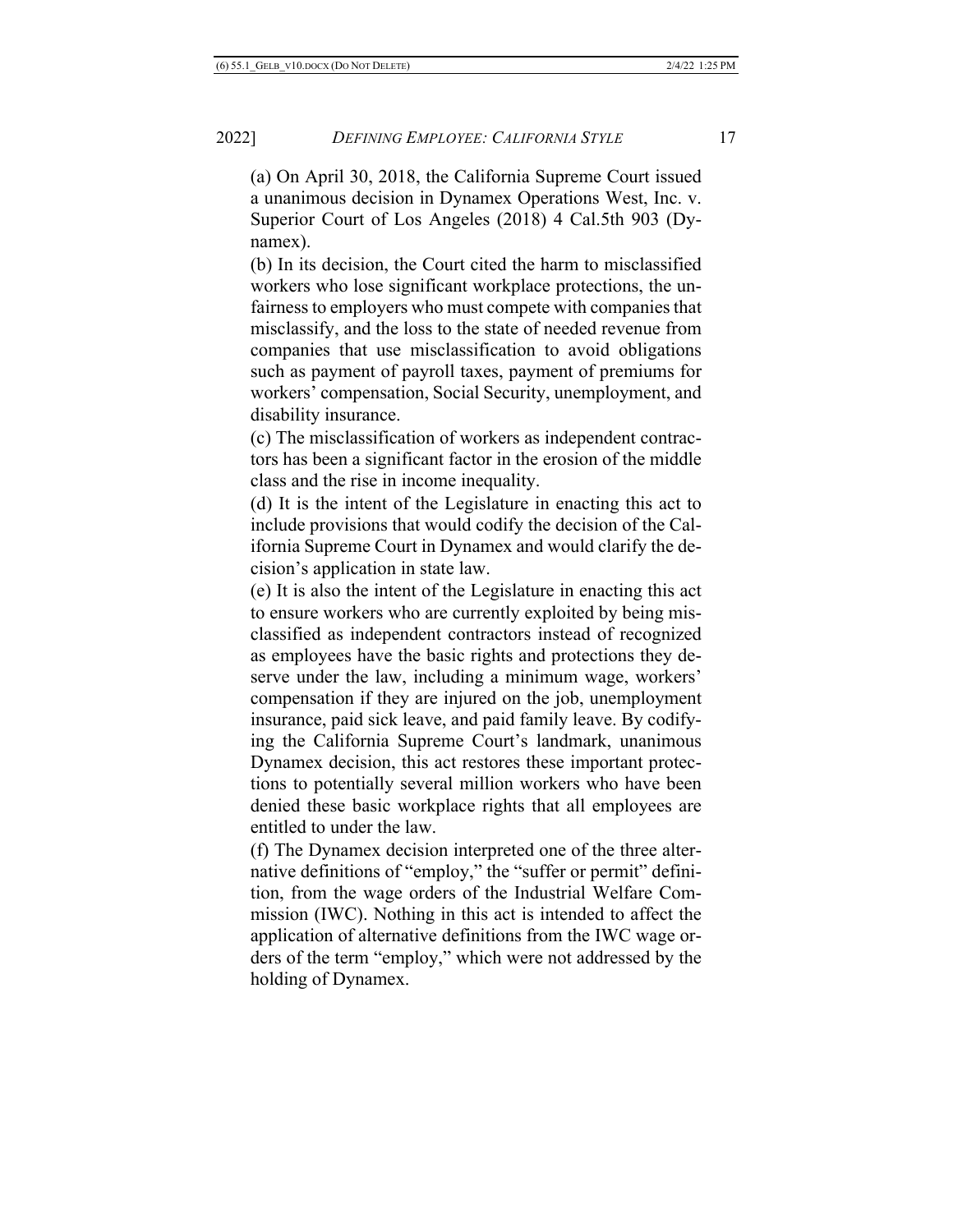(g) Nothing in this act is intended to diminish the flexibility of employees to work part-time or intermittent schedules or to work for multiple employers.<sup>88</sup>

Noteworthy, too, is a statement from the Assembly Committee on Labor and Employment regarding the A.B. 5 bill as amended March 26, 2019, stating:

According to the *Dynamex* court, a broad interpretation of employee status for purposes of California's wage orders "finds its justification in the fundamental purposes and necessity of the minimum wage and maximum hour legislation in which the standard has traditionally been embodied. Wage and hour statutes and wage orders were adopted in recognition of the fact that individual workers generally possess less bargaining power than a hiring business and that workers fundamental need to earn income for their families' survival may lead them to accept work for substandard wages or working conditions. The basic objective of wage and hour legislation and wage orders is to ensure that such workers are provided at least the minimal wages and working conditions that are necessary to enable them to obtain a subsistence standard of living and to protect the workers' health and welfare."89

It is easy to see the importance of the issues addressed by A.B. 5 in the findings and declarations and Assembly Committee Statement above. The A.B. 5 statute, enacted in 2019 and effective on January 1, 2020, made it easier for at least some workers to be designated as "employees" in order to receive protection and benefits under three California laws. It did so by establishing fairly rigorous standards encompassed within the statute as ABC requirements, all of which must be satisfied before a worker can be classified as an independent contractor. As explained earlier, this statute was amended effective September 5, 2020 primarily to expand exemptions to the ABC test.<sup>90</sup> Also, as earlier stated for purposes of this Article, and in the interests of clarity and utility, and unless otherwise indicated, statutory language

<sup>88</sup>*. See* Assemb. B. 5 § 1, 2019–2020 Reg. Sess. (Cal. 2019). See *supra* note 5 for subsequent history of this bill.

<sup>89</sup>*. Bill Analysis of Assemb. B. 5 Before the Assemb. Comm. on Lab. & Emp.*, at 3, 2019–2020 Reg. Sess. (Cal. 2019) (quoting *Dynamex*, 416 P.3d at 32).

<sup>90</sup>*. See* Assemb. B. 2257, 2019–2020 Reg. Sess. (Cal. 2020). See *supra* note 1 for subsequent history of this bill.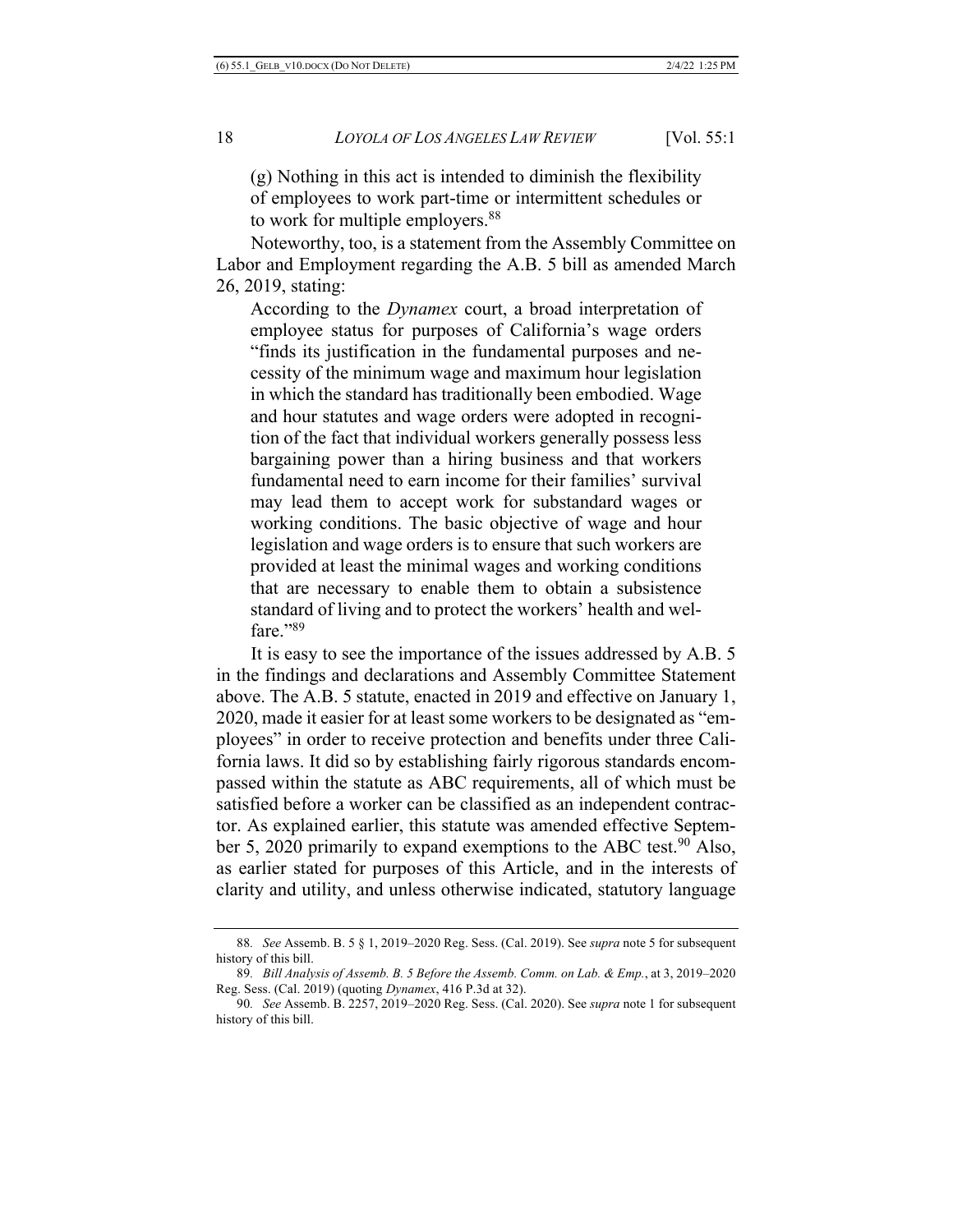quoted herein reflects the amended version of the statute—as further developed under A.B. 2257—the ABC test codified in Section 2775 of the California Labor Code and numerous exemptions codified in other sections of that Code unless otherwise indicated. The ABC requirements apply to the Labor Code, the Unemployed Insurance Code, and IWC wage orders. Additionally, they apply to WCA determinations since July 1, 2020, because of an amendment to that  $Act.^{91}$  It is clear that the ABC requirements go a long way to counter the use of subterfuge or other erroneous approaches to deprive workers of being classified as employees where state policy supports that classification.

To begin, the California Labor Code, Section 2775(b)(1) sets forth the ABC test as follows:

For purposes of this code and the Unemployment Insurance Code, and for the purposes of wage orders of the Industrial Welfare Commission, a person providing labor or services for remuneration shall be considered an employee rather than an independent contractor unless the hiring entity demonstrates that all of the following conditions are satisfied:

(A) The person is free from the control and direction of the hiring entity in connection with the performance of the work, both under the contract for the performance of the work and in fact.

(B) The person performs work that is outside the usual course of the hiring entity's business.

(C) The person is customarily engaged in an independently established trade, occupation, or business of the same nature as that involved in the work performed.92

Under the above section, it is obviously difficult for an employer—as hiring entity—to use a subterfuge or other incorrect approach to satisfy its burden to demonstrate that a worker is an independent contractor. It is true that the statutory language of condition (A) involving "control and direction" may be subject to interpretive difficulties when applying it to the facts of a particular case. But quite properly, the condition prevents an employer from hiding the reality of a relationship behind contract language, which does not reflect the true facts of the situation. And conditions (B) and (C) place significant stumbling blocks in the way of employer misclassification. Consider,

<sup>91.</sup> CAL. LAB. CODE § 3351 (West 2011 & Supp. 2021).

<sup>92.</sup> *Id.* § 2775(b)(1).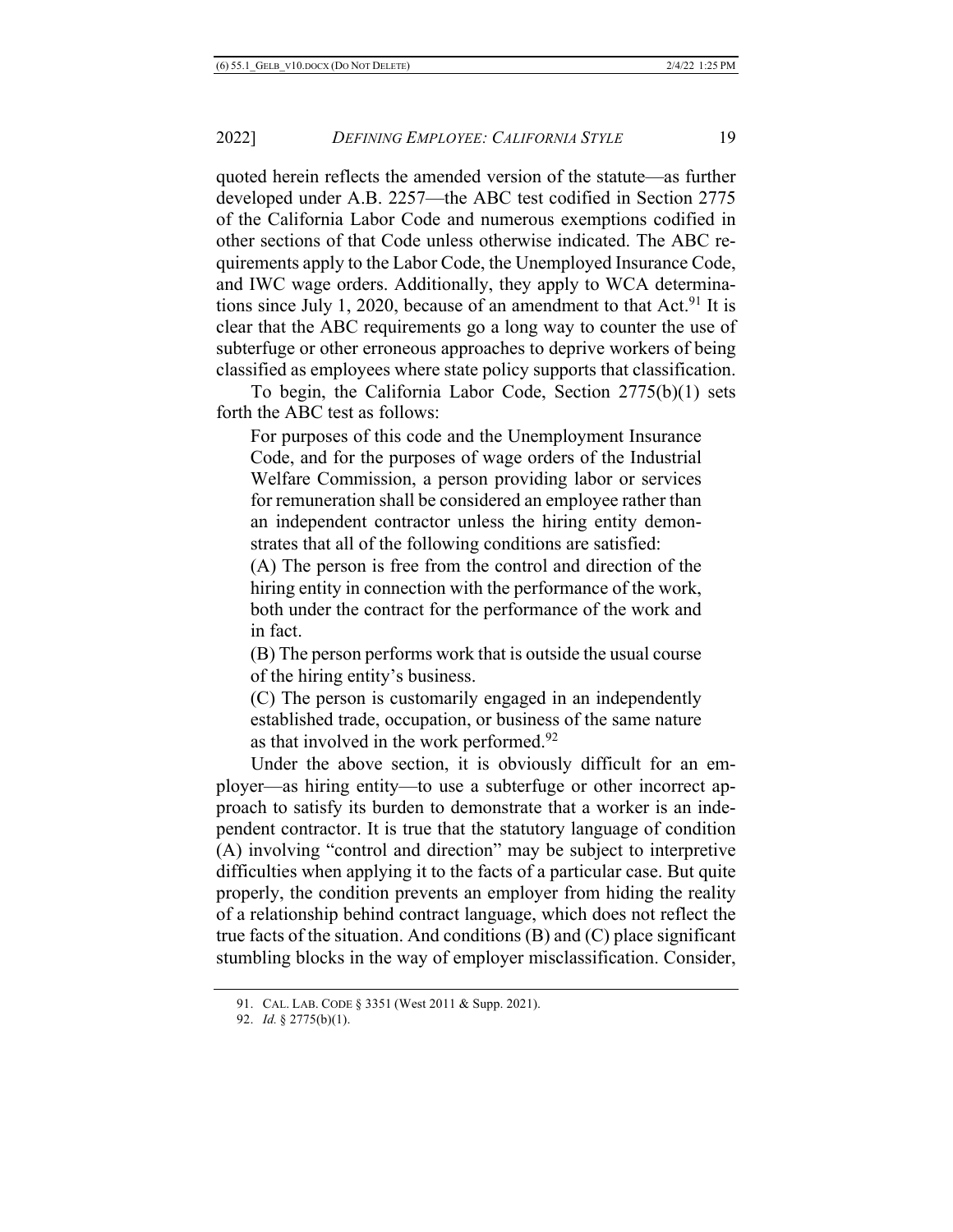for example, the extent to which condition (B), requiring that a person perform work outside the usual course of the hiring entity's business, may defeat efforts to classify that worker as an independent contractor. Indeed, the requirement that all three conditions must be satisfied by the hiring entity goes very far to help workers achieve their status as "employees" rather than be misclassified as independent contractors. Additionally, the ABC test should bring a reasonable degree of advance notice to a hiring entity as to which workers must be classified as employees; and the ABC test should, to some degree, reduce or simplify misclassification disputes and litigation. Moreover, the *Dynamex* case itself, which is such an inspiration for the ABC test legislation, offers some useful interpretive guidance on each of the provisions of the test it established. Thus, it explains if the worker is subject either by contract:

or in actual practice, to the type and degree of control a business typically exercises over employees would be considered an employee under the common law test, such a worker would, a fortiori, also properly be treated as an employee for purposes of the suffer or permit to work standard.<sup>93</sup>

The *Dynamex* court also pointed out that:

depending on the nature of the work and overall arrangement between the parties, a business need not control the precise manner or details of the work in order to be found to have maintained the necessary control that an employer ordinarily possesses over its employees but does not possess over a genuine independent contractor.<sup>94</sup>

Yet even with this guidance from the *Dynamex* court, the job of resolving issues pertaining to Part A will at times be challenging.

The *Dynamex* court, referring to Part B of its test, says that the category of employee includes all individuals reasonably viewed as providing services to the business in a role comparable to that of an employee rather than in a role comparable to that of an independent contractor; that is, working in the hiring entity's business and not in the worker's own independent business.<sup>95</sup> The court referenced inter alia an outside plumber called to repair a leak in a retail store bathroom

<sup>93.</sup> Dynamex Operations W., Inc. v. Superior Court, 416 P.3d 1, 36 (Cal. 2018).

<sup>94</sup>*. Id.* (citing S.G. Borello & Sons, Inc. v. Dep't of Indus. Rels., 769 P.2d 399, 405–06, 407– 08 (Cal. 1989)).

<sup>95</sup>*. Id.* at 37.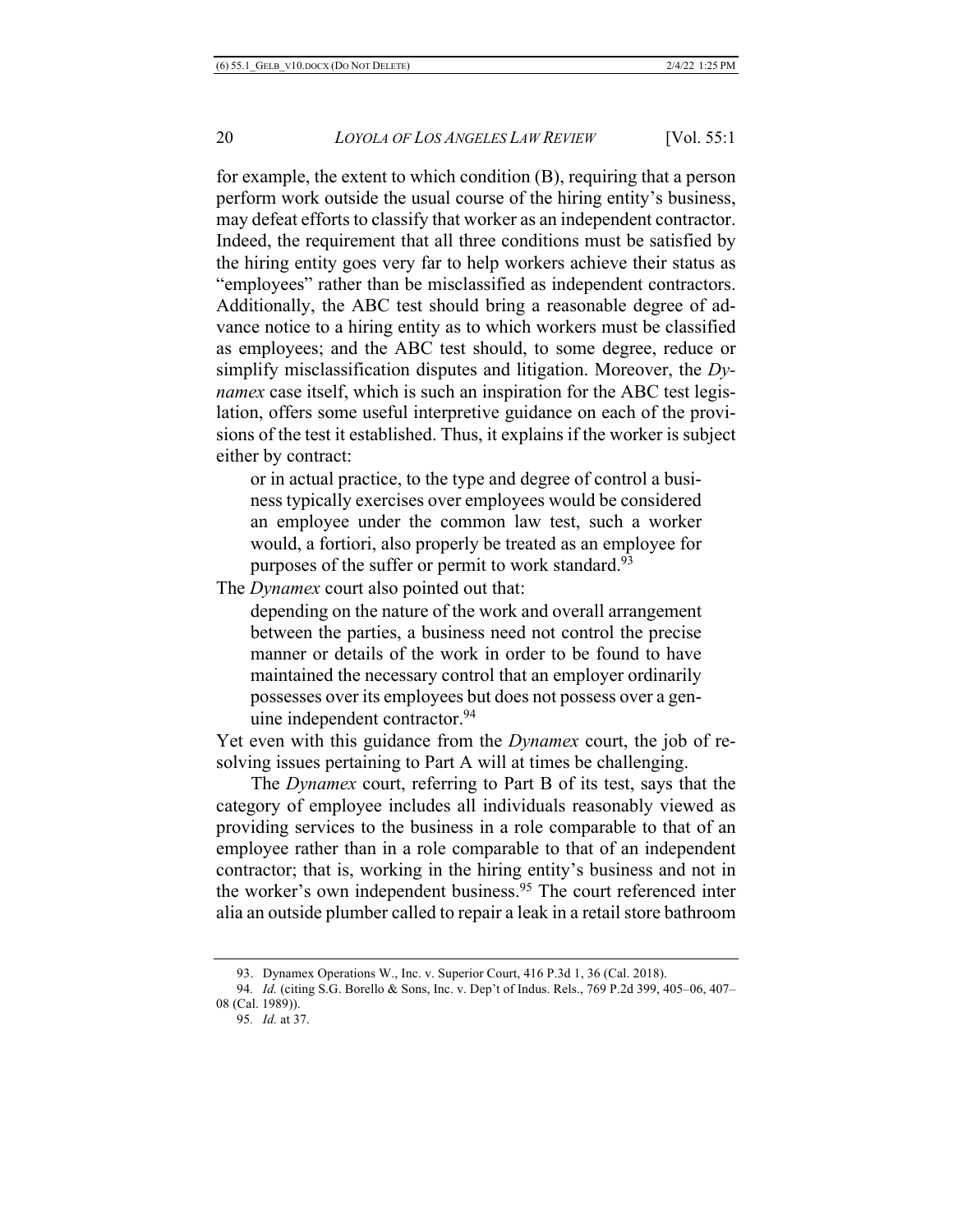or an outside electrician called to install a new electric line who would not reasonably be seen to be providing services to the store as an employee.96 It contrasted other positions such as a clothing manufacturer company hiring work-at-home seamstresses to make dresses from patterns and cloth it supplies, dresses which are to be sold by the company, or a bakery hiring cake decorators on a regular basis to work on custom-designed cakes in which the worker's role within the hiring entity's usual business operations is more like an employee than an independent contractor.97

The *Dynamex* court also has some words of explanation directed at Part C of its test: "As a matter of common usage, the term 'independent contractor,' when applied to an individual worker, ordinarily has been understood to refer to an individual who *independently* has made the decision to go into business for himself or herself."98 The court believes that such an individual generally takes the usual steps to establish and promote his or her independent business and lists examples of such steps.<sup>99</sup>

In any event, that court did not suggest that the California Supreme Court's guidance regarding the meaning of the ABC test components as reported above is intended to close the door on other evidence being received or approaches taken to make decisions relating to those components.

There are exceptions to the application of the ABC provisions. Labor Code section 2775(b)(2) refers to exceptions or extensions expressly made to the terms "employee," "employer," "employ," or "independent contractor," and any extensions of employer status or liability by the Labor Code, the Unemployment Insurance Code, or applicable order of the Industrial Welfare Commission.<sup>100</sup>

And section 2775(b)(3) of the Labor Code refers to certain court rulings precluding the application of the ABC test and calls for the determination of employee or independent contractor status in such cases to be governed by *Borello*. 101

In addition, there are numerous exceptions to the application of section 2775 of the Labor Code contained in sections 2776 through

<sup>96</sup>*. Id.*

<sup>97</sup>*. Id.*

<sup>98</sup>*. Id.* at 39 (citing *Borello*, 769 P.2d at 406).

<sup>99</sup>*. Id.*

<sup>100.</sup> CAL. LAB. CODE § 2775(b)(2) (West Supp. 2021).

<sup>101</sup>*. Id.* § 2775(b)(3).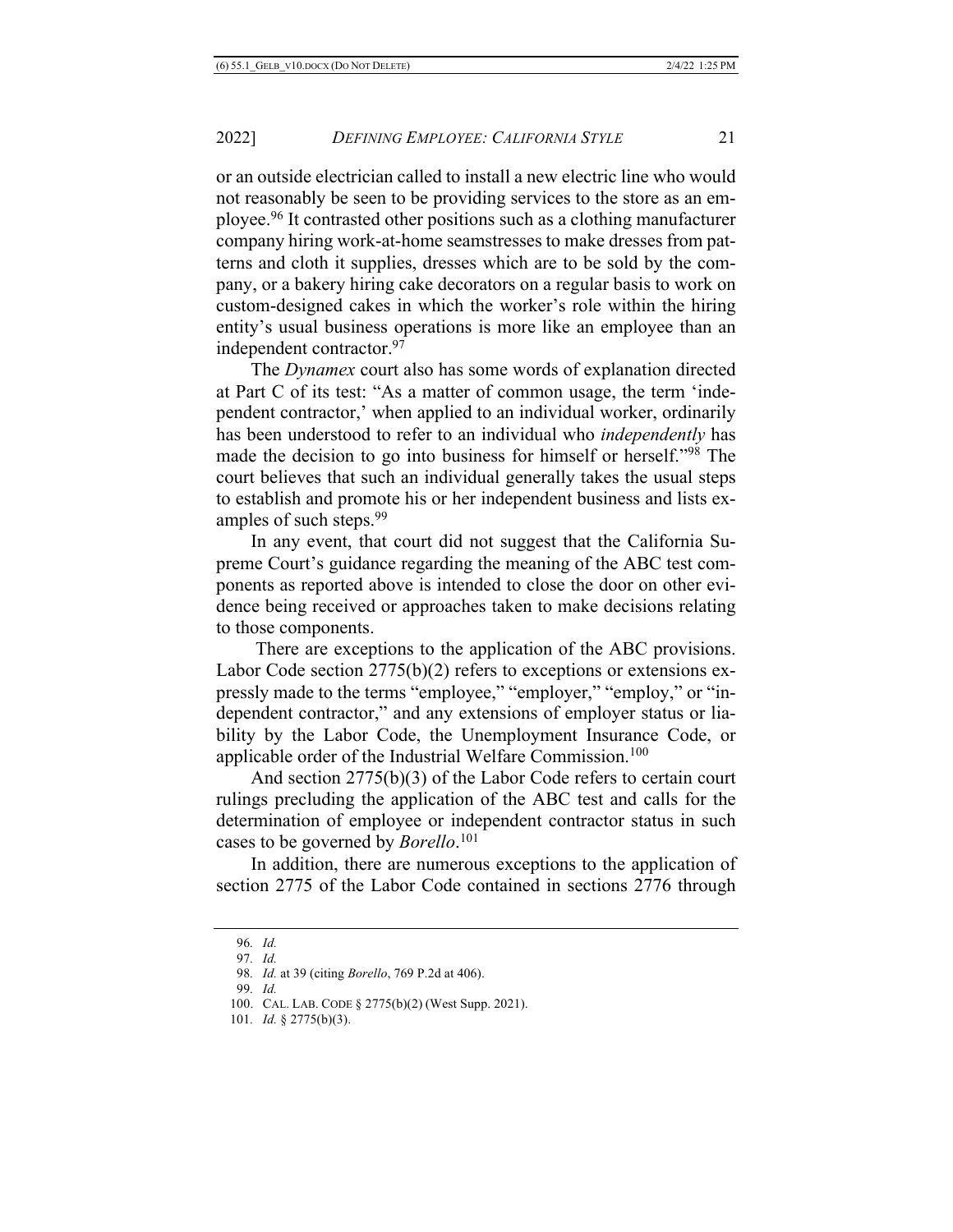2785, which continue the life of *Borello* as the alternative to the ABC test. For example, section 2780 deals with certain occupations connected to sound recordings or musical compositions; $102$  section  $2783(h)$  involves newspaper distributors;<sup>103</sup> section 2778 speaks of "professional services."<sup>104</sup>

It is beyond the scope of this writing to list and discuss each statutory exception. While one cannot be unmindful of the possibility that political considerations played a part in the development of exceptions, one can also rationalize some exceptions on other bases. Thus, lawmakers may determine that certain desirable business arrangements would be overly discouraged or even precluded if subject to the rigorous ABC test. Section 2776 of the statute illustrates one notable exception, which precludes application of the ABC test to a bona fide business-to-business contracting relationship between a described kind of business entity, which contracts to provide services to another business (contracting business), and states that if the contracting business demonstrates the satisfaction of certain criteria, the determination of the employee-independent contractor status in such case shall be governed by the *Borello* case.105

Among the criteria to be satisfied under section 2776 is one dealing with the business service provider being free from control and direction of the hiring entity in performing work<sup>106</sup> and another requiring the business service provider to be customarily engaged in an independently established business of the same nature as that involved in the work performed, and allowing it to contract with other businesses to provide the same or similar services and maintain a clientele without restrictions from the hiring entity.107

Significantly, unlike condition B of the ABC test found in section 2775, section 2776 contains no provision requiring the service provider to perform work outside the usual course of the hiring entity's business.108 Thus, the statute exchanges a part of the rigidity of the ABC test for the multifactor *Borello* approach, thereby leaving space open for what may be desirable business arrangements for some

<sup>102.</sup> *Id.* § 2780.

<sup>103.</sup> *Id.* § 2783(h).

<sup>104.</sup> *Id.* § 2778.

<sup>105.</sup> *Id.* § 2776.

<sup>106</sup>*. Id.*

<sup>107</sup>*. Id.*

<sup>108</sup>*. Id.*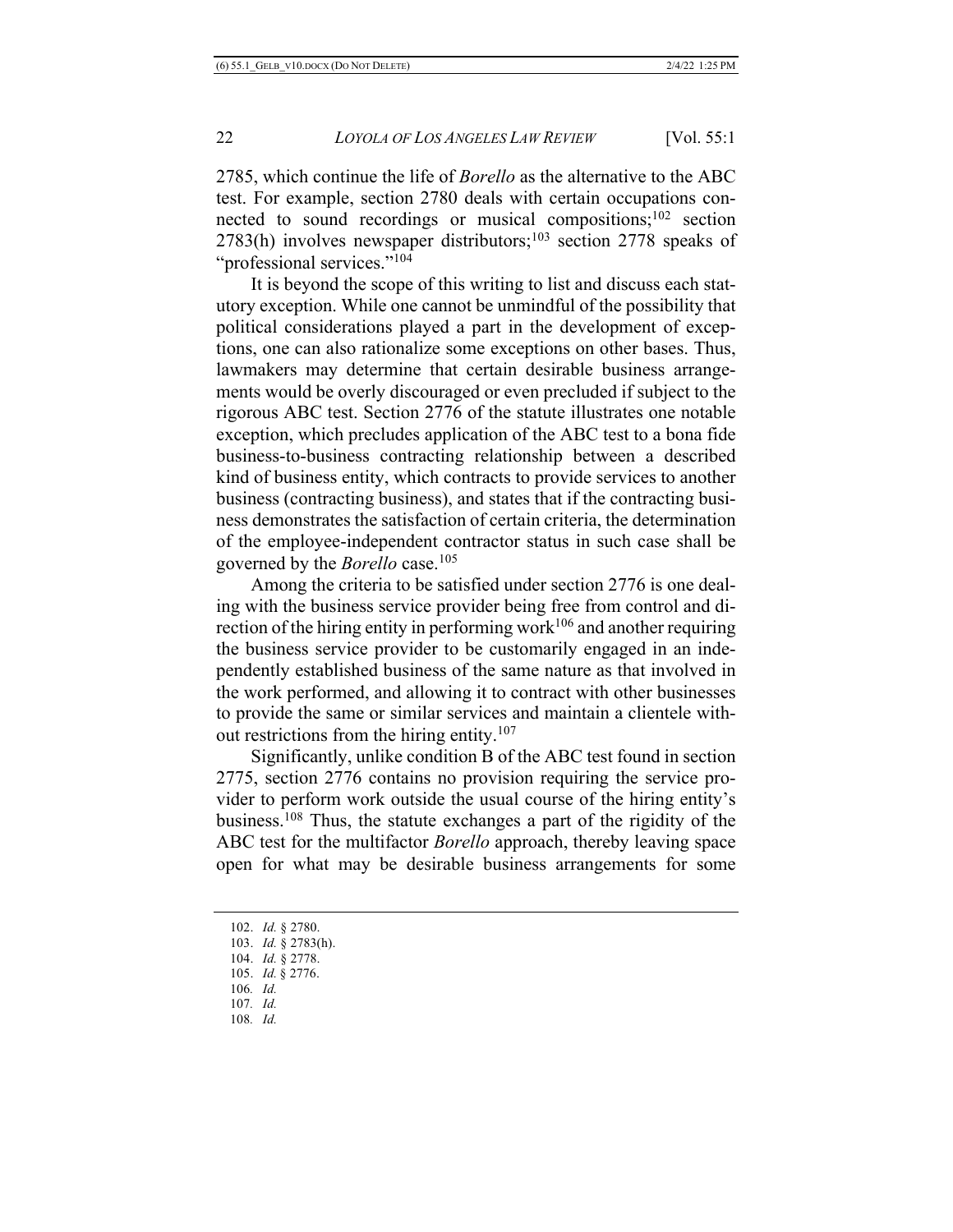parties under section 2776 while containing some provisions aimed at preventing misclassification of workers through the use of subterfuge or otherwise.

#### II. EVALUATING THE CALIFORNIA LAW

# *A. Role of the Control Factor*

There is a certain logic in retaining a "control test" akin to that used in the *respondeat superior* doctrine to determine whether a worker is an employee under the ABC test of section  $2775(b)(1)(A)$ as well as in cases exempt from that test, which are to be resolved under the *Borello* approach. It should be recalled that a control test was required by the WCA applicable in 1989 when the court decided *Borello* with its multifactor test.109 Indeed, in the circumstances of *Borello*, the need for complying with the WCA provides a reason for employer support for the safety of employees in their behavior toward each other, just as the vicarious liability of employers to third parties provided an incentive for employer promotion of safe behavior by employees toward such persons through the *respondeat superior* doctrine. In either situation, it is employer control over how workers do their jobs that supplies power the employer needs to promote safety.<sup>110</sup>

But the transfer of the traditional *respondeat superior* control test, i.e., "control over how work is to be done," serves the purpose of differentiating employees from independent contractors beyond safety promotion considerations. Use of the control factor may aid in the proper classification of a worker as an "employee" or an "independent contractor" either under *Borello* or the statutory ABC test. Legislative draftsmen can take comfort in using the well-recognized control standard, to indicate that the employee label may be affixed to workers needing the benefits and protections of those statutes. The right to control how a job is done furnishes, from a historical and practical point of view, a good indicium that a hirer with that power has engaged the services of an employee rather than an independent contractor. Such control furnishes a good contrast with the word "independent"—as in independent contractor—since it is difficult to associate that word with a worker commonly thought of as subject to direction and control from above as to how to do a job. Indeed, the exercise of power over

<sup>109.</sup> S.G. Borello & Sons, Inc. v. Dep't of Indus. Rels., 769 P.2d 399, 406 (Cal. 1989).

<sup>110</sup>*. See id.* at 403, 406; CAL. LAB. CODE §3351.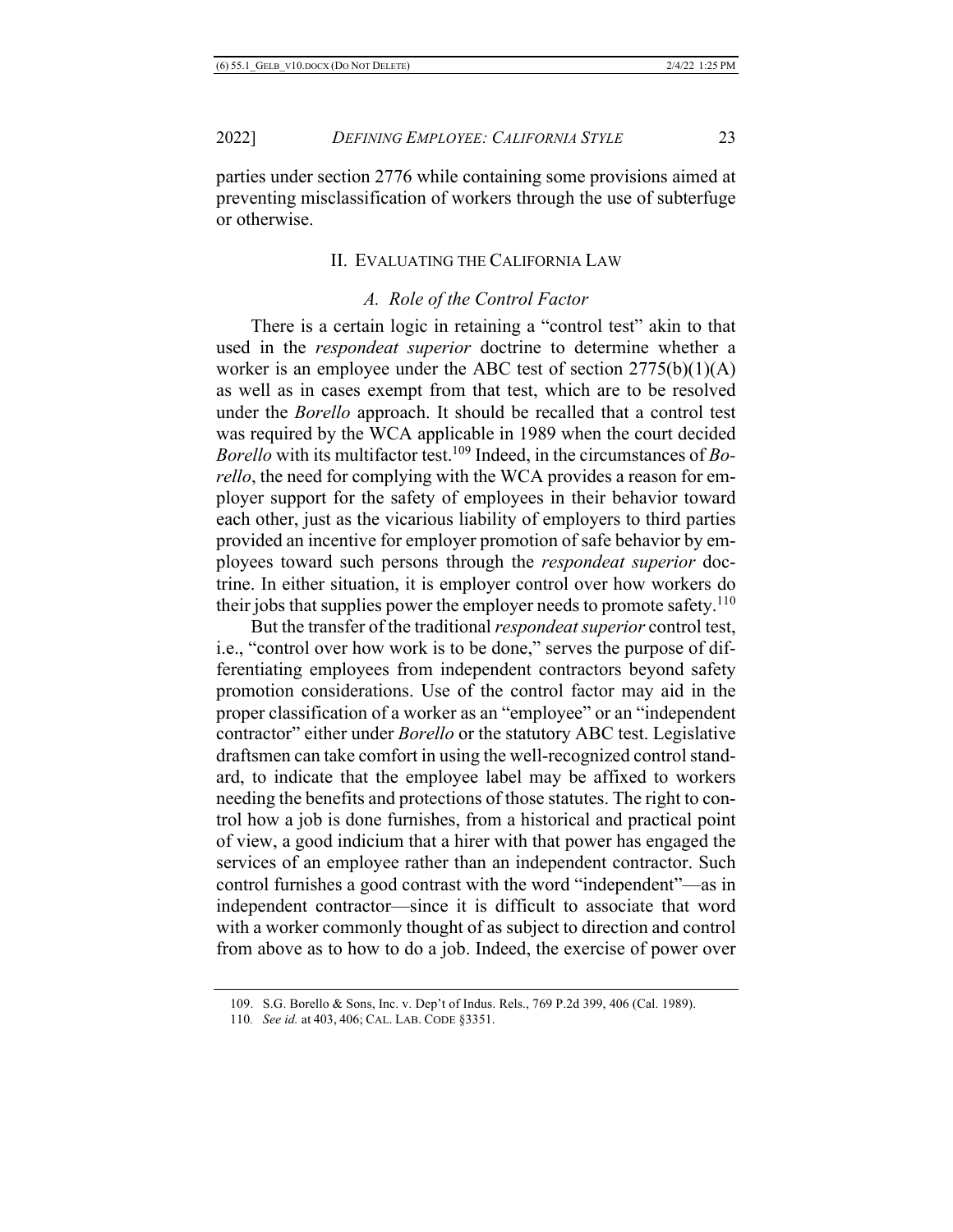workers with regard to "how" their work is done may be perceived generally as characteristic of their greater vulnerability as employees in their work environment—which differs with the more typical freedom of an independent contractor such as an electrician or a plumber. While employees may be thought of as subject at times to serious and even distressing differences of opinion with, or exercises of power by, their superiors in their chain of command as to how to accomplish tasks, such interference is much less easily associated with persons properly labeled as independent contractors. Frequently, for example, the work of an electrician may be thought of as likely to be independent of a hirer's control over how to do a job. Perhaps that notion may arise from a perceived inability of non-electricians to safely perform the work that the electrician is engaged to do. This is not to say that electricians are never hired into positions subject to control over how to do their jobs, that all hirers lack the expertise to assert control, or that electricians can never be classified as employees.

As a general proposition, employer control over how to do a job erects a formidable barrier to classifying a worker as an independent contractor. Sadly, however, problems of proof in determining proper classification may be complicated by employer efforts to conceal the truth about the control relationship or misclassifications resulting from other elements, as referred to earlier. The ABC test takes one such serious problem into account when it demands that the control inquiry be not simply based on the contract with the worker but on actual behavior.111

Of great significance, however, in the analysis of the impact of the ABC test is that the control test may not become a factor in an ABC determination of whether a worker is an independent contractor, making them ineligible for statutory protection and benefits intended for employees. That is so because use of the word "employee" under the statutory language of the ABC test should not be taken to signify a legislative intent that the control factor is always a relevant consideration in deciding if a worker is an employee, since proof regarding factors B or C simply may render a determination under factor A irrelevant. This interpretation of the statutory language of the ABC test is persuasively supported by the following passage from the California Supreme Court opinion in *Dynamex*, in which it adopted an ABC test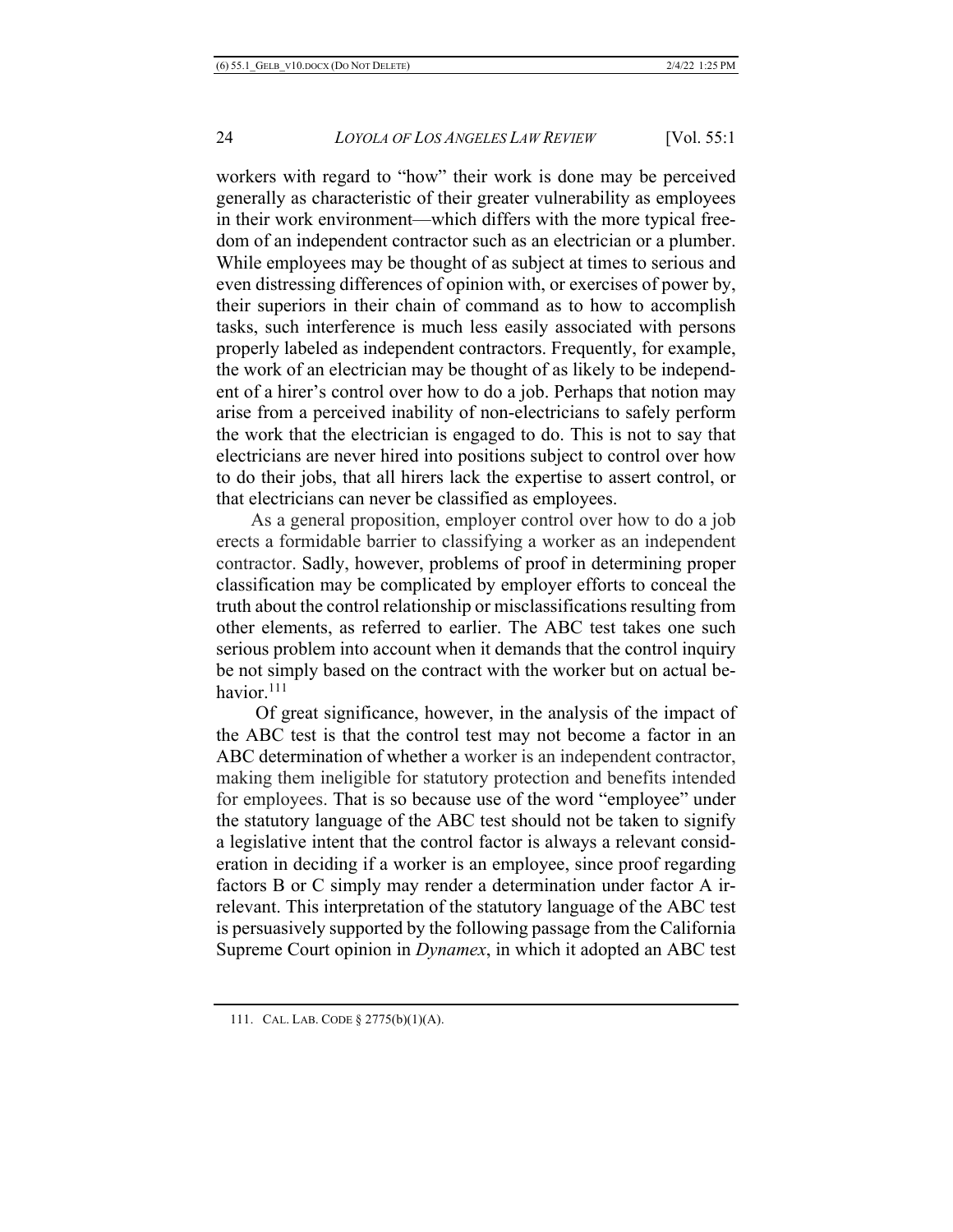for use in a wage order case decided prior to passage of ABC legislation:

a court is free to consider the separate parts of the ABC standard in whatever order it chooses. Because in many cases it may be easier and clearer for a court to determine whether or not part B or part C of the ABC standard has been satisfied than for the court to resolve questions regarding the nature or degree of a worker's freedom from the hiring entity's control for purposes of part A of the standard, the significant advantages of the ABC standard—in terms of increased clarity and consistency—will often be best served by first considering one or both of the latter two parts of the standard in resolving the employee or independent contractor question.<sup>112</sup>

It is a point worth emphasizing that California, by its passage of the ABC test, allows workers to qualify as "employees" for benefits under laws referred to in the ABC statute even if they are not proven to qualify as employees under the control test. The ABC legislation, therefore, reflects inter alia two important legislative objectives: (1) that some workers who may not fall into the traditional employee category—which puts emphasis on control—may still qualify for certain legislative benefits and protections assigned to the employee category, but also that workers can still rely on the control test in their efforts to qualify as employees, even if they have difficulty doing so under conditions B or C. Furthermore, there may be times when control over a person's job is so evident as to discourage an employer's effort to classify the person as an independent contractor. Since the ABC formula is implementing legislation intended to help workers in a humanitarian way, this is as it should be; and (2) the legislation also reflects a strong attack on the misclassification of employees as independent contractors.

#### *B.* Borello *Cases*

Regarding those categories of workers exempt from the ABC test requirements and covered by *Borello*, the control test as impacted by statutory purpose would still be an important factor, more so as a practical matter, than under the ABC test where in some cases the control issue may be avoided. Also, *Borello* requires the use of a multifactor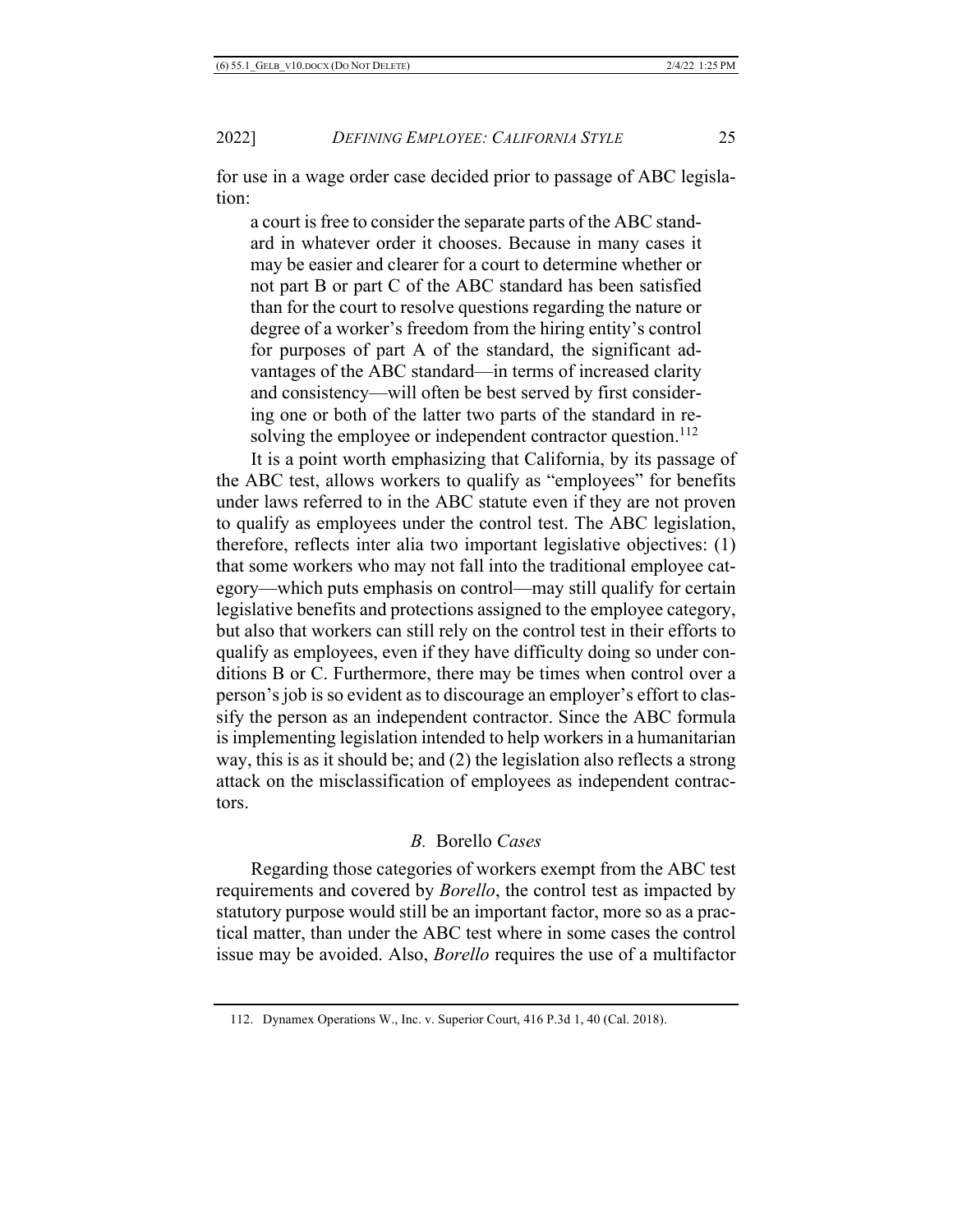test, which complicates matters.113 Moreover, the prospect of weighing combinations of intertwined factors, as called for in *Borello*, is daunting.<sup>114</sup>

It is important to recognize that the use of *Borello* instead of the ABC test is likely to place workers in a less predictable position when it comes to identifying who is an employee and not an independent contractor. It should also be recalled that the ABC test, unlike *Borello*, widens the category of covered workers who may receive statutory benefits and protection to include some for whom the control test would lack relevance. This leaves us to question to what extent there was California legislative consideration given to the needs of the various categories of workers exempt from the ABC test and deprived of its benefits and whether the *Borello* approach is the best alternative to the ABC test.

In truth, one might wonder about what led the California Legislature to use *Borello* as its primary test to apply to situations exempt from the ABC test. One can imagine a legislature tired from its admirable work in providing for the ABC test and beset by the need for an alternative test, whether in the face of convincing policy arguments or strong political realities, turning to the well-established and respectable *Borello* approach and saying "here is your alternative, the California *Borello* approach, with which we have lived for a long time."

# *C. Reviewing Classification Goals*

California expressed its concern for employees very well in its unrepealed findings and declarations enacted in support of A.B. 5 in 2019,115 the statute later amended and as such passed in 2020 as A.B.  $2257$  and codified in the Labor Code.<sup>116</sup> The state wanted to prevent or counter the misclassification of employees as independent contractors in order to enable them to receive certain benefits and protections intended to be available under state laws. In addition, the state sought to thwart unfair competition, loss of state revenue, erosion of the

<sup>113</sup>*. Borello*, 769 P.2d at 404 (citing RESTATEMENT (SECOND) OF AGENCY § 220 (AM. L. INST. 1958)).

<sup>114</sup>*. See id.*

<sup>115</sup>*. See* Assemb. B. 5, 2019–2020 Reg. Sess. (Cal. 2019) (codified at CAL. LAB. CODE § 2750.3).

<sup>116</sup>*. See* Assemb. B. 2257, 2019–2020 Reg. Sess. (Cal. 2020) (codified at CAL. LAB. CODE §§ 2775–2787).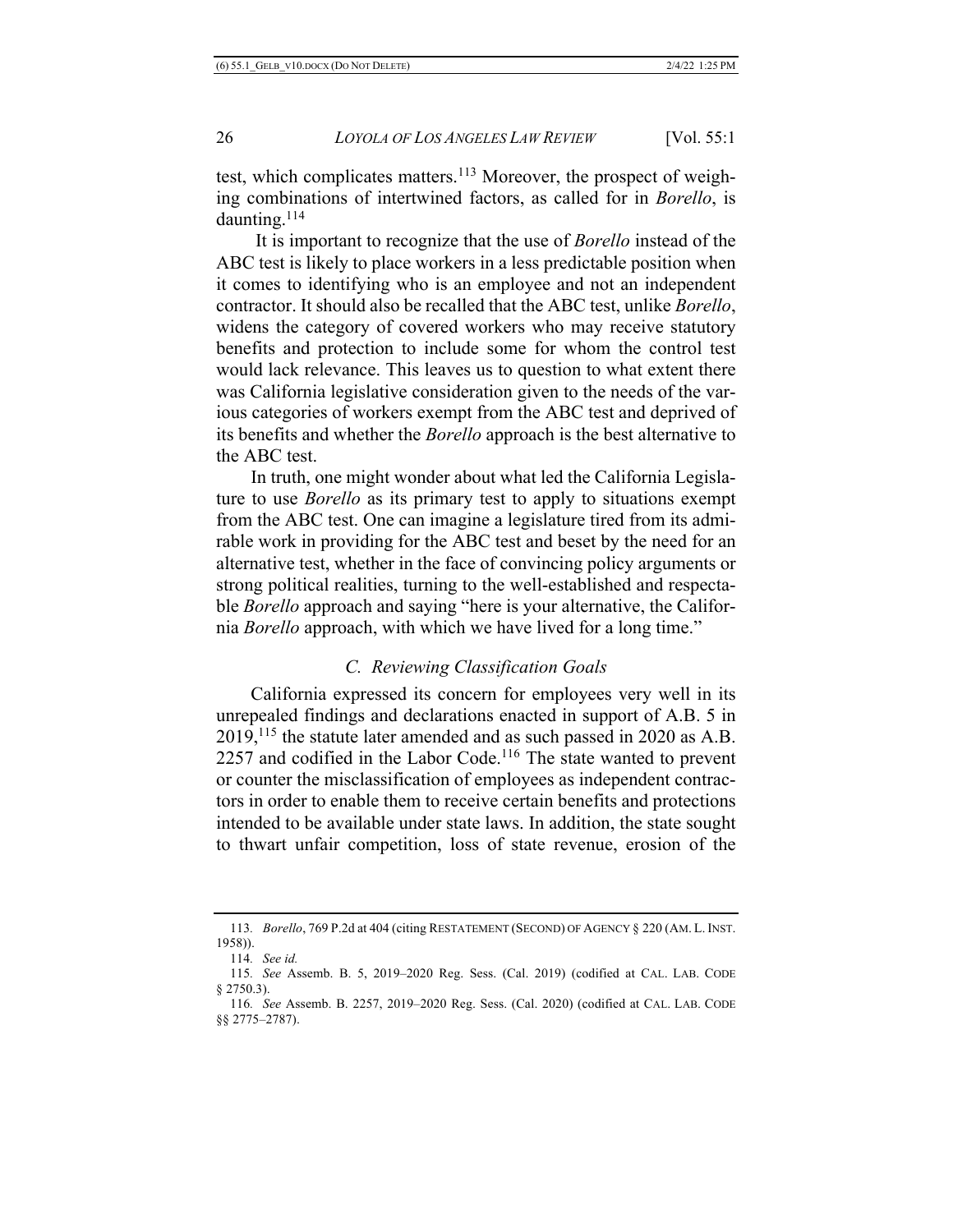middle class and the rise of income inequality that sprang from the misclassification of workers as independent contractors.<sup>117</sup>

And as earlier described by an Assembly Committee on Labor and Employment, the A.B. 5 bill also pointed to the basic objective of wage and hour legislation and wage orders as ensuring that workers receive minimal wages and working conditions needed to enable them to obtain a subsistence standard of living and protect their health and welfare.<sup>118</sup> The Committee further reminded that such statutes and wage orders reflected the fact that individual workers generally had less bargaining power and that their need to support their families' survival may lead them to accept work for substandard wages or working conditions.119

And so, there are high stakes in protecting against misclassification of those workers who under the law are to be classified as employees in accordance with the legislature's purposes.

#### III. CONCLUSION

#### *A. The* Borello *Problem*

Section 2775 of the California Labor Code with its ABC test has made it easier for certain workers to achieve their classification as employees and thereby qualify for benefits and protections called for in designated laws. And as earlier explained, that test even widened the meaning of the term employee with respect to some workers beyond traditional views (which required application of the control test). Under the ABC test, it is the hirer of workers who has the burden of proving the existence of the three factors necessary to label the workers as independent contractors and not employees. And in contrast to the *Borello* principles as they apply to worker classification, under the ABC test, a hirer who simply fails to prove one of the ABC requirements must accept the reality that the worker involved be classified as an employee and not an independent contractor.

Meanwhile, the more complex *Borello* multifactor approach lives on to determine classification issues for a number of specified exemptions. Experience and study may be helpful in deciding the wisdom and justice of having two such different approaches to the

<sup>117</sup>*. See* Cal. Assemb. B. 5.

<sup>118</sup>*. See Bill Analysis of Assemb. B. 5 Before the Assemb. Comm. on Lab. & Emp.*, *supra* note 89 and accompanying text.